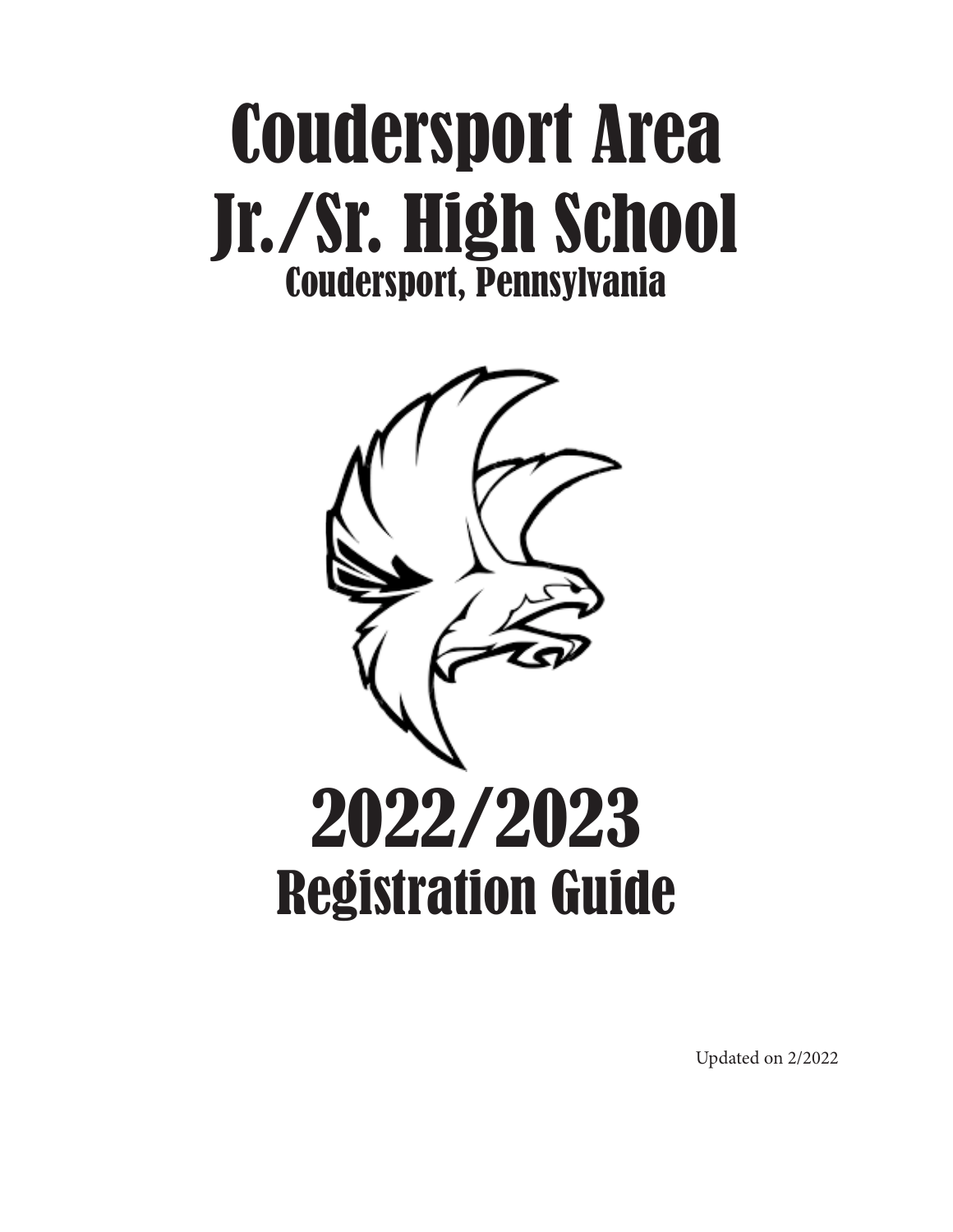# February 2022

### Dear Student,

This registration guide has been prepared to assist you in understanding your academic future. Awareness of course options, graduation requirements, and career exploration serve to pave the way for post high school planning. We are here to assist you with every aspect.

In the recent past, we have witnessed a dramatic shift in the needs of business, industry and society in general. The workplace of the 21st century requires students to not only master academics but a complement of applied skills as well. These skills include effective use of technology, creative thinking, problem solving, interpersonal skills, teamwork, decision making, and acceptance of diversity. Preparing students to meet these demands has brought new challenges to high school education. Bear these skills in mind as you select your course of study.

Whether your goals are to pursue a four year university program, a career-technical program, the military, or immediate employment, you should challenge yourself to select a program that enables you to be your personal best.

Please read the information in this registration guide pertaining to requirements, graduation projects, and schedule changes. These regulations will be strictly followed. Consult with your parents, teachers, and counselors in planning your program. Use their wisdom and experience as an aid in making these important decisions.

Students should confer with teachers regarding individual subject placement. Course selection forms should be returned to the School Counseling Center as soon as possible. Individual conferences will be scheduled at a later date, as needed or requested. The importance of the course selection process cannot be over-emphasized. It is your future; make the most of it!

Educationally, Mrs. Minard Mrs. Budd

Disclaimer: Any modifications to this Registration Guide will be posted to www.coudyschools.net following the approval of the Coudersport Area School District Board of School Directors.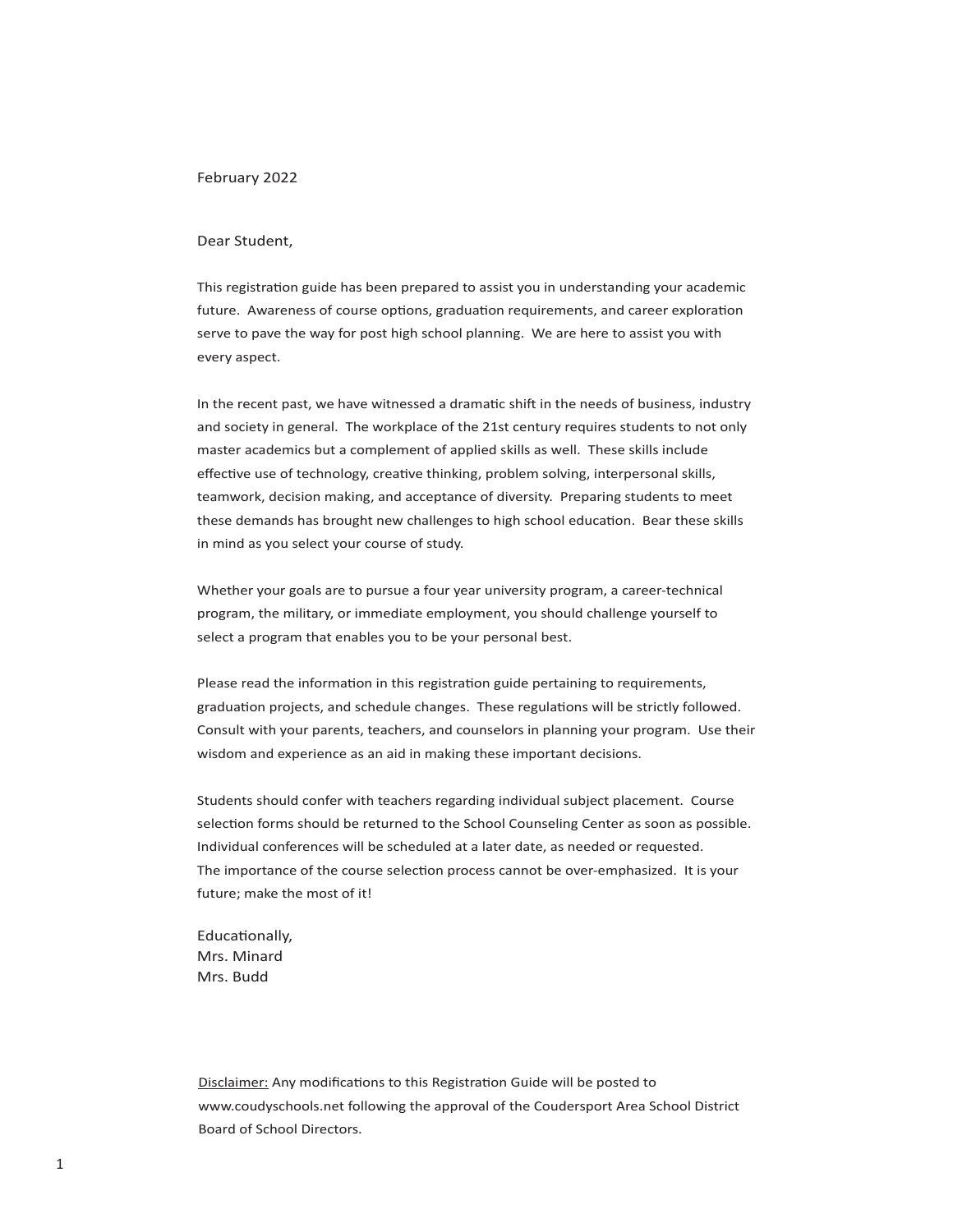# **Preparation for**

# **Post-High School Goals**

It is important that parents and students consider and establish realistic post-high school goals at the time they are planning schedules. There are several considerations to be assessed in establishing goals: the student's ability to do academic work, the student's desire for future education, the level of training desired, and the feasibility of financing an education. All students should pursue a challenging schedule which is designed to conform with post-high school goals. School counselors are aware of the changing requirements for employment and educational opportunities and should be consulted frequently by students and parents.

# **Graduation Projects**

All students will be required to complete a graduation project of their choice. The graduation project guidelines were developed through a process that involved the high school administration and teachers. Students may select from two areas of interest, careers or community service, to fulfill their graduation requirement.

# **Technology**

The School Board has adopted policy which states that all students in the School District must sign a Technology and Computer Use Form in order to have access to any school computer (classroom, library, student services office, etc.). A student who loses school computer privileges is still responsible for technology related course requirements.

# **Course and Program Availability**

The offering of any course detailed in the registration guide is dependent upon sufficient enrollment as determined by the administration and/or Board of Education. The Board also reserves the right to drop a program if deemed necessary. Students will be notified when a course or program is dropped and given the opportunity to make another selection.

# **Honors Courses**

An honors course option is available to students in grades 10-12. Honors courses are designed to be academically rigorous and challenging to the highest achieving students. A student can take any number of honors courses for which he/she qualifies. Honors courses will carry a weight of 1.05 for the purpose of class ranking, grade point average and calculation of Honor Roll only if the student has earned a minimum of an 80% in the specific honors course. All honors courses require teacher and/or administrative approval and parent/guardian approval.

**English:** English 10, 11, and 12 have an honors level course. In order to qualify for honors English, the student must have earned a 95% final average or better in the previous two English courses completed. ( Ex. For Honors English 10, a student must have earned a 95% final average in English 9 and English 8). Also, a writing sample will be required and evaluated for writing ability.

**History:** History 10 and World History 11 have an honors level course. In order to qualify for honors history, the student must have earned a 95% final average or better in the previous two history courses completed. ( Ex. Honors History 10, a student must have earned a 95% final average in American History 9 and History 8).

Additional Honors Courses: The following courses are also considered honors but have different pre-requisites. A student and parent/guardian are to read the information in the Registration Guide as to what is the criteria to be considered for each course. *Communications, Chemistry II, Physics II, Biology II, Calculus II, Anatomy and Physiology.*

# **Dual Enrollment Courses**

Dual enrollment courses refer to courses that 11th and 12th grade students can take at our high school and earn college credit via an agreement with the University of Pittsburgh at Bradford. The average cost for each course at the high school is approximately \$125 plus the cost of the book. The current cost for the same course at the university is about \$1922. All of the dual enrollment courses we offer are also considered honors and will carry a weight of 1.05 for the purpose of class ranking, grade point average and honor roll. In order to receive the honors weighting, the student must earn at least an 80%. A student can take the course for high school credit only if s/he does not wish to pay for the dual enrollment college credits but the book must be purchased if required for the course. The course will remain an honors course. Likewise, dual enrollment courses may be offered to students in 9th and 10th grade but as honors courses for high school credit only.

Even though most colleges/universities will accept these credits, students and parent/guardians need to understand that it is not guaranteed that a college will honor the college credits. Students must check the transfer policy for each college he or she may be considering. Each college has requirements of what it will and will not accept. Please refer to the college's transfer policy online or contact the college admissions office. A helpful website is the PA TRAC (www.PAcollegetransfer.com). This website allows students to enter information about the dual enrollment courses and then be able to check to see if certain colleges will accept the college credits.

Each of the Dual Enrollment courses has its own pre-requisites. Students and parents must read the course description in the Registration Guide to see if the student meets the criteria to take the course.

We offer Dual Enrollment in the following courses: *Financial Accounting Concepts, Algebra II, Pre-Calculus, Calculus, Statistics, Intermediate French (French IV), Intermediate Spanish (Spanish IV), Plants & People and Intro to Environmental Science.*

In addition, students who attend the Seneca Highlands Career and Tech Center in the Networking Systems Technology have the opportunity to earn college credits through the Pennsylvania College of Technology.

# **Virtual Academy Courses**

The Coudersoprt School District provides virtual course options at the discretion of the administration. Please contact the School Counseling Center or the principal for more information.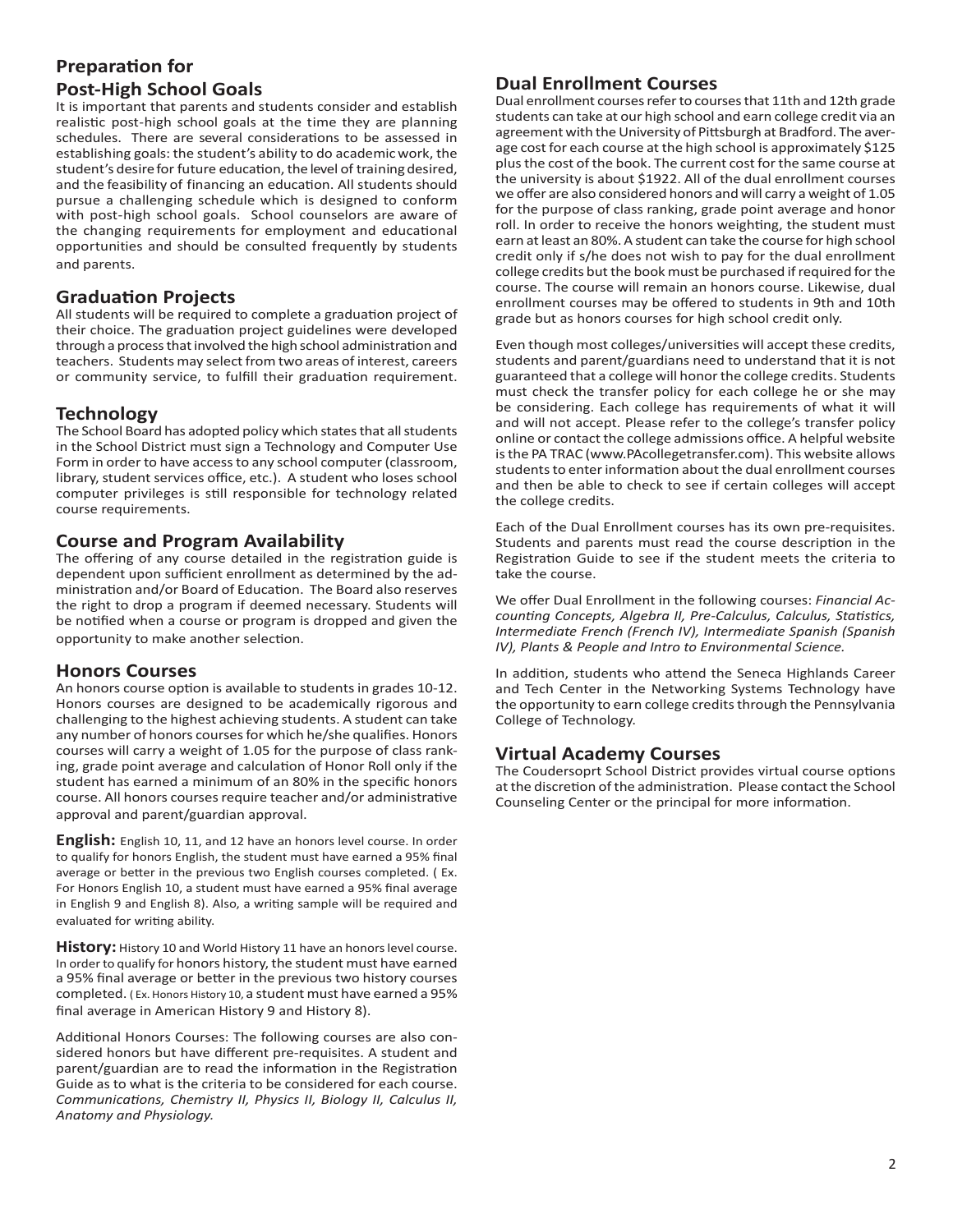# **Mansfield University's Early Start Program (ESP)**

Mansfield's ESP (Early Start Program) allows qualified high school students to take Mansfield University courses-in online, hybrid, or face-to-face formats - and earn college credits while still enrolled in high school. The appropriate courses are college credits while still enrolled in high school. The appropriate courses are determined collaboratively by the university and the district but may not replace courses offered by the Coudersport Area Jr.-Sr. High School. Prior to the start of the application process, students should schedule a meeting with the high school counselor in order to determine appropriate course options and to obtain a high school transcript and letter or recommendation. For the 22-23 school year, Mansfield University anticipates offering the ESP tuition free contingent on available external funding. Please note that there are some fees to pay in addition to the discounted tuition, and students are responsible for acquiring the necessary required materials for each course. For more information, **go to mansfield.edu/apply and click on Early Start Program.** 

# **Scheduling Procedures**

• Each student will pre-schedule (request courses) for the next school year with the school counselor.

• Each student is advised that requests made during the pre-scheduling process are not guaranteed. The offering of any course is dependent upon sufficient enrollment as determined by the administration and/or the Board of Education. Additionally, a course may be offered during a period that cannot be accommodated in the student's schedule of required courses or the student may not meet the pre-requisites for the course.

• Each student is required to schedule a minimum of 7.5 periods a day. All students must schedule a minimum of classes that results in no more than 1.5 study halls. Any exception to this practice will require approval of the High School Principal. If a student does not request enough courses, the school counselor and/or administration reserves the right to complete the student's schedule as needed.

When the student is pre-scheduling, they will be asked to select at least 9 courses. These will include core academics, required courses and 2-3 elective options.

• Students and parents/guardians are reminded that certain courses have pre-requisites. Be sure you have met the pre-requisites or on track for meeting the pre-requisites before requesting the course. Final grades will be checked to make sure pre-requisite grades are earned and in some cases, teachers will be consulted for their final approval.

• All schedule changes are to be made with in the first five (5) school days. All schedule changes must have parent/guardian permission and in some cases, teacher approval. Any student who chooses to drop a course after five (5) school days will receive a withdrawal failure on their report card. Exceptions to this will be made on a case-by-case basis, during which the high school principal will be involved and will exercise his professional judgement.

• Parent/Guardian Approval: Parents/Guardians will have the opportunity to approve their student's course requests. Please review your child's requests for next year. If you have any questions, please contact the school counselor.

Course requests not turned in by the date required will result in a schedule being prepared for you.

# **Criteria to Apply to the Career and**

# **Technical Center (grade 10-12)**

 1. Student must be, at a minimum, a sophomore in good standing to attend the CTC in 10th grade.

 2. Student must pass all district required courses and credits to continue at the CTC the next year to continue in their program.

 3. Students who want to attend the CTC for the first time are required to fill out an application and the following criteria is used to evaluate each student: grades, attendance, tardiness, work ethic and sincere interest in the CTC program for which they are applying.

 4. Applications will be made available through the School Counseling Center.

 5. The CASD high school principal reserves the right to recommend/ refuse student CTC placement based upon extenuating circumstances.

# **Keystone Exams and Supplemental**

# **Instruction Requirements**

The Keystone Exams are end-of-year assessments designed to gauge proficiency in Algebra I, Literature, and Biology.

• As scheduled, Grade 7 students (and beyond) will take the Kestone Algebra I Exam.

- Grade 9 students will take the Keystone Biology Exam.
- Grade 10 students will take the Keystone Literature Exam.

Any student who does not score proficient or higher on the designated exam will be required to retake the Keystone Exam after having completed a semester-long remediation course provided by the district the following school year.

# **Eligibility to Participate in College Sports**

If you are going to participate in athletics at a NCAA Division I or II college you must be certified by the NCAA Initial Eligibility Clearinghouse. Plan to start the certification process as soon as one's junior grades are final. Please read the following information on NCAA Initial Clearinghouse Eligibility at https://web3.ncaa.org/ecwr3.

# **NCAA and College Bound Students**

Many college athletic programs are regulated by the National Collegiate Athletic Association, an organization founded in 1906 that has established rules on eligibility, recruiting, and financial aid. The NCAA has three membership divisions - Division I, Division II, and Division III. Institutions are members of one or another division according to the size and scope of their athletic programs and whether they provide athletic scholarships. If you are planning to enroll in college as a freshman and you wish to participate in Division I or Division II athletics, you must be certified by the NCAA Initial-Eligibility Clearinghouse. The Clearinghouse ensures consistent application of NCAA initial eligibility requirement for all prospective student athletes at all member institutions. Therefore, students interested in playing NCAA Division I or Division II intercollegiate athletics should talk to their school counselor each year when they are preparing their high school schedule. There are certain academic requirements including core courses, grade point average, and scores on the SAT (Scholastic Aptitude Test) or ACT (American College Test) for initial eligibility.

#### **Review the following to understand the initial eligibility requirements for Divisions I and II.**

# **Core Courses**

The NCAA Divisions I and II require 16 core courses (see charts). **NCAA Division I will require 10 core courses** to be completed **prior to the seventh semester** (seven of the 10 must be a combination of English, math or natural or physical science that meet the distribution requirements below). These 10 courses become "locked in" at the start of the seventh semester and cannot be retaken for grade improvement.

#### **ACT/SAT TEST SCORES**

**Division I & II** uses a sliding scale to match test scores and core

grade point average. The sliding scale is available on NCAA Eligibility Center website or you can see your school counselor.

The SAT score used for NCAA purposes includes only the ERW and math. The writing section is not used. The ACT score used for NCAA purposes is the **sum** of the following four sections: English, mathematics, reading and science. Students may take the SAT or ACT an unlimited number of times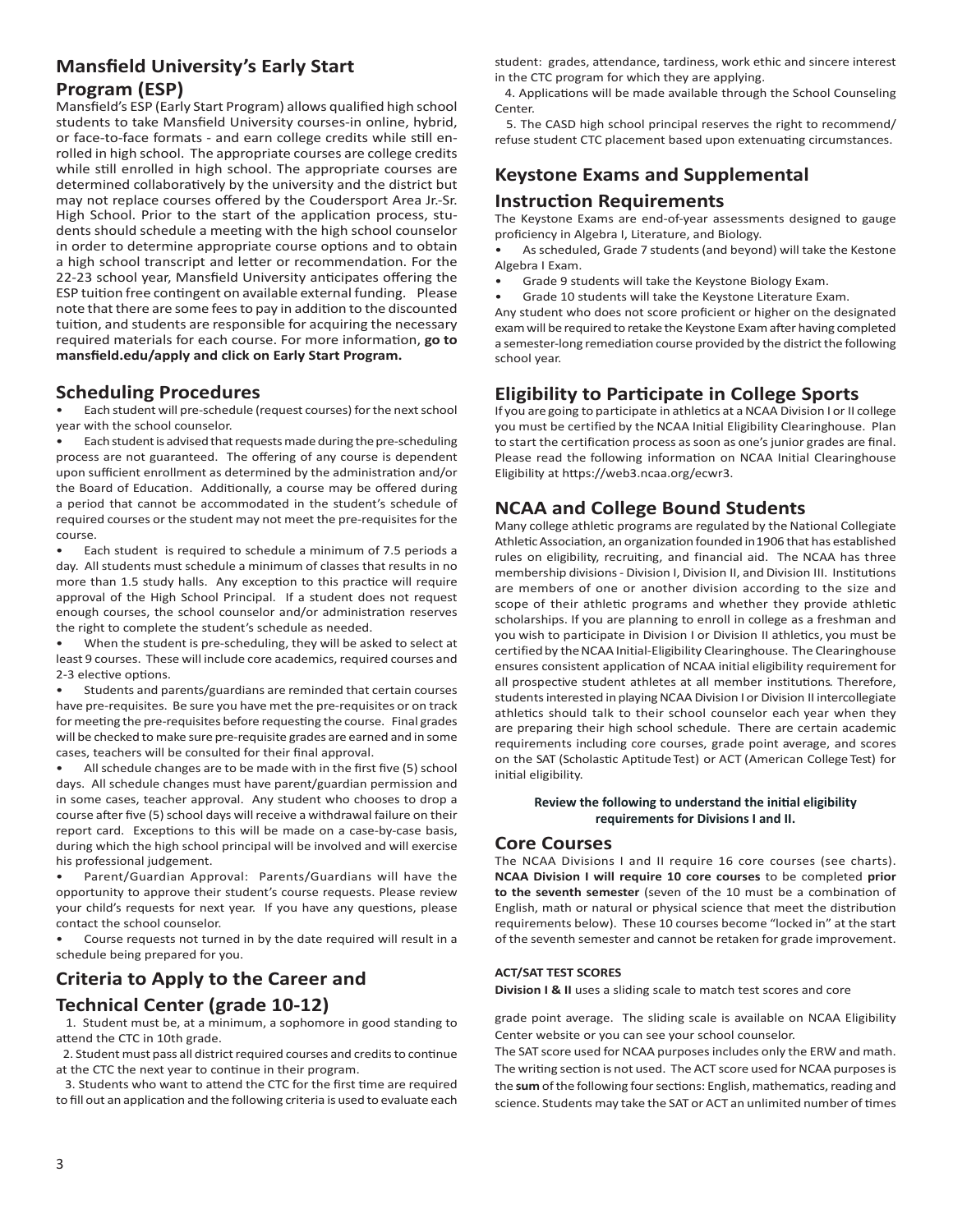before they enroll full time in college. If either test is taken more than once, the best subscores are used to meet initial eligibility requirements.

Note: When you register for the SAT or ACT, use the NCAA Eligibility Center code of 9999 to ensure all SAT and ACT scores are reported directly to the NCAA Eligibility Center from the testing agency. Test scores that appear on transcripts WILL NOT be used.

# **Grade Point Average**

**Be sure** to look at your high school's list of NCAA Courses on the NCAA Eligibility Center's website. They are also listed below. Only courses that appear on this list will be used in the calculation of the core GPA.

# **NCAA Qualifying:**

**Division I:** To be considered a Full Qualifier you must complete 16 core courses and 10 of the 16 core courses must be completed before the seventh semester (senior year) of high school. Seven of the 10 core courses must be in english, math or science. You must also have a corecourse GPA of at least a 2.3 and earn the ACT/SAT score matching your core-course GPA on the Division I sliding scale and graduate from high school.

**Division II:** To be considered a Full Qualifier you must complete 16 core courses and earn a core-course GPA of at least a 2.2. You must also earn the ACT/SAT score matching your core-course GPA on the Division II full qualifier sliding scale and graduate from high school.

| <b>DIVISION I</b>                                                                                                    | <b>DIVISION II</b>                                                                                                          |
|----------------------------------------------------------------------------------------------------------------------|-----------------------------------------------------------------------------------------------------------------------------|
| <b>16 Core Courses:</b>                                                                                              | <b>16 Core Courses:</b>                                                                                                     |
| 4 years of English                                                                                                   | years of English<br>3                                                                                                       |
| 3 years of mathematics (Algebra I or higher)                                                                         | years of mathematics (Algebra I or higher)                                                                                  |
| 2 years of natural/physical science (1 year of lab if<br>offered by high school)                                     | years of natural or physical science (including 1 year of<br>lab science if offered by your high school)                    |
| 1 year of additional English, mathematics or<br>natural/physical science                                             | years of additional English, mathematics or natural sci-<br>3.<br>ence/physical science                                     |
| 2 years of social science                                                                                            | years of social science                                                                                                     |
| 4 years of additional courses (from any area above<br>or foreign language, or comparative religion or<br>philosophy) | years of additional courses (from any category above or<br>4<br>foreign language, or comparative religion or<br>philosophy) |

*Each year students should be checking with their school counselor to make sure that they are taking a core curriculum that meets NCAA requirements. Students should register to take the SAT or ACT as a junior (usually in the spring). Students can register for the SAT at www. collegeboard.com and for the ACT at www.actstudent.org. If students have any questions about registering for either test, they need to see their school counselor.*

*As of the date this is printed, the NCAA registration fee is \$90. Some students may qualify for a fee waiver if they also meet the requirements for a SAT/ACT fee waiver. Part of the registration process is to have your transcripts sent to the NCAA. Coudersport High School requires students to fill out a transcript release form in order to release school records. The form is available in the School Counseling Center.*

# **Approved NCAA Core Courses**

| <b>English</b>     | <b>Statistics</b>       | Natural/Phys. Science     |
|--------------------|-------------------------|---------------------------|
| English 9          | Calculus I              | <b>Biology</b>            |
| English 10         | Calculus II             | <b>Biology II</b>         |
| American Lit.      |                         | Chemistry                 |
| British Lit.       |                         | Chemistry II              |
| Communications     | <b>Social Science</b>   | Physics                   |
|                    | American History 9      | Physics II                |
| <b>Mathematics</b> | American History 10     | Anatomy & Physiology      |
| Algebra I          | World History           | <b>Applied Chemistry</b>  |
| Algebra II         | Government              | <b>Conceptual Physics</b> |
| Pre-Calculus       | Psychology              | Earth Science             |
| Modern Geometry    | Sociology               | <b>Organic Chemistry</b>  |
|                    | <b>Criminal Justice</b> | <b>AP Chemistry</b>       |

**Additional Core Courses**- French I, II, III, IV and Spanish I, II, III, IV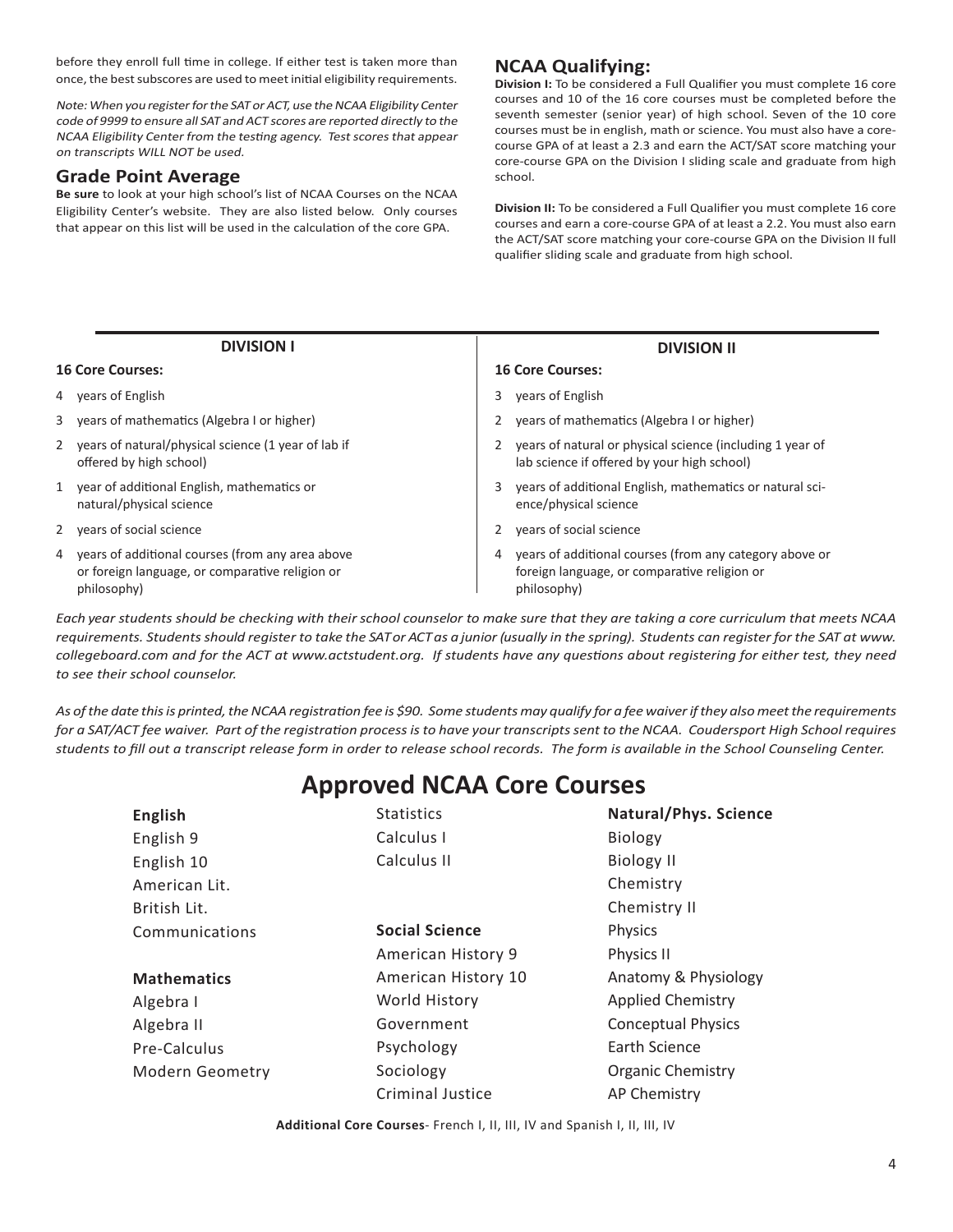# **Coudersport Area High School Graduation and Class Placement Requirements**

To be awarded a diploma from Coudersport High School, all students must complete the following units of study and earn the required credits.

Listed below are the minimum credits required for graduation by the Class of 2022.

| General<br><b>Requirements</b> |               |         |  |  |
|--------------------------------|---------------|---------|--|--|
| English 9, 10, 11, 12          | 4             | credits |  |  |
| Social Studies/Government      | 4             | credits |  |  |
| Science                        | 4             | credits |  |  |
| Math (9-12)                    | 4             | credits |  |  |
| Health 9, 11                   | 1             | credit  |  |  |
| <b>Physical Education</b>      | $\mathcal{P}$ | credits |  |  |
| <b>Electives</b>               | 7             | credits |  |  |
|                                | 26            | credits |  |  |
|                                |               |         |  |  |

| <b>Career and Technical School</b><br><b>Requirements</b> |               |         |  |  |
|-----------------------------------------------------------|---------------|---------|--|--|
| English 9, 10, 11, 12                                     | 4             | credits |  |  |
| Social Studies/Government                                 | 2             | credits |  |  |
| Science                                                   | 3             | credits |  |  |
| Math (9-12)                                               | 3             | credits |  |  |
| Health 9, 11                                              | $\mathbf{1}$  | credit  |  |  |
| <b>Physical Education</b>                                 | $\mathcal{L}$ | credits |  |  |
| CTC <sub>9</sub>                                          | credits       |         |  |  |
|                                                           | 24            | credits |  |  |
|                                                           |               |         |  |  |

# **Class placement for students is as follows:**

| Class of 2023  Minimum of 18 credits |  |  |
|--------------------------------------|--|--|
| Class of 2024  Minimum of 12 credits |  |  |
| Class of 2025  Minimum of 6 credits  |  |  |
| Class of 2026  Passed Grade 8        |  |  |

It is very important that the student and parents look closely and investigate thoroughly the needs of the student and their anticipated goals in reaching their career choice.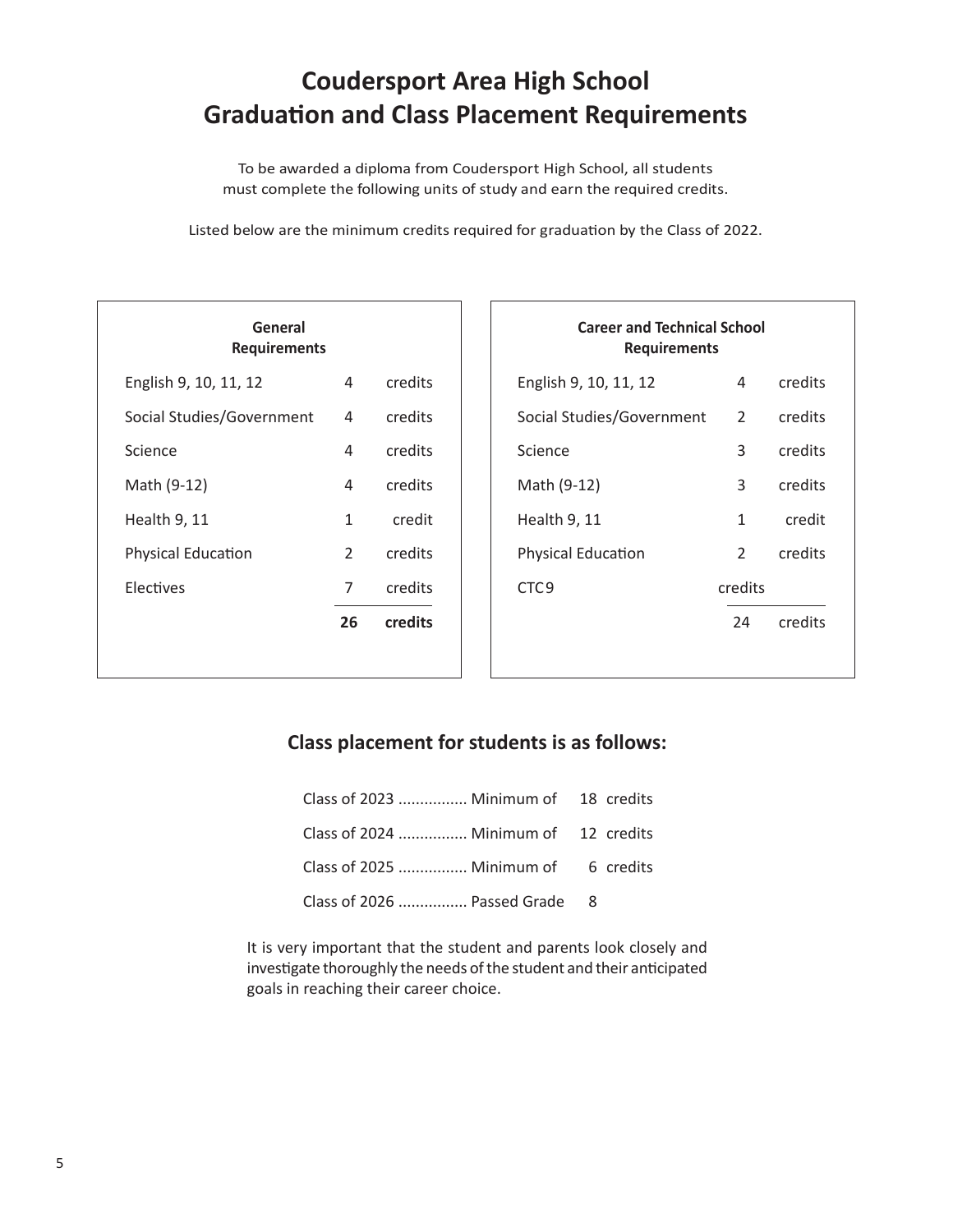# **Math Curriculum Flow Chart**

This flow chart below is designed to guide students in choosing the most beneficial sequence of math courses.



(\*) At the end of Algebra I, students will take the Keystone Algebra exam.

(\*\*) Students must have received Proficient or Advanced on the Keystone Algebra exam to be considered for Algebra II-DE course. It also requires having a 92% in Algebra I or teacher recommendation. (\*\*\*) Students who are not Proficient or Advanced on the Keystone Algebra exam must take Algebra II prior to Modern Geometry.

Note 1: Modern Geometry can be taken in the same year as Algebra II with teacher recommendation. Note 2: Accounting I can be taken as a elective if a student has successfully completed Algebra I and is a sophomore, junior, or senior with teacher recommendation.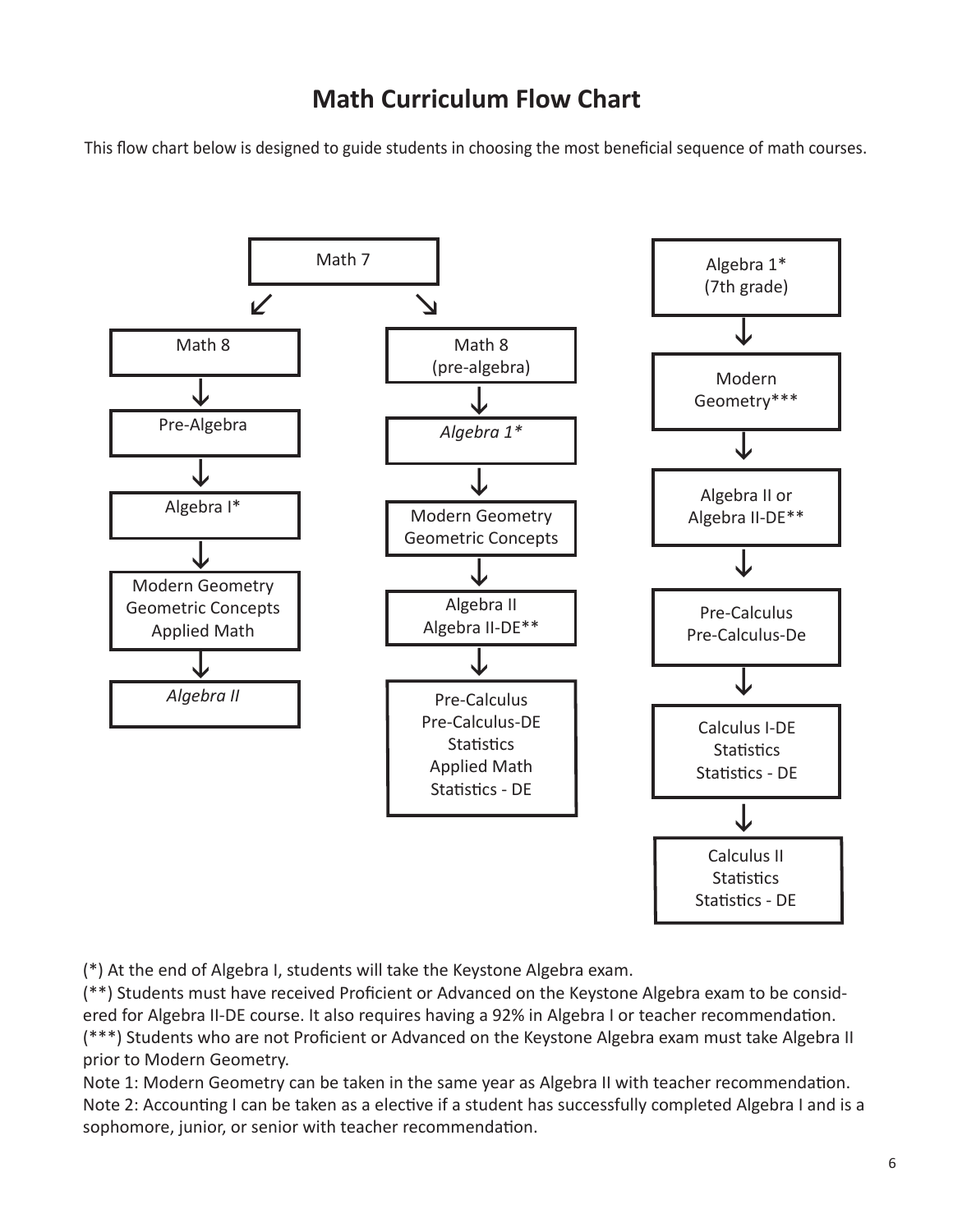\* = Prerequisite (see registration guide) / H\* = Honors / DE\*\*= Dual Enrollment through University of Pitt at Bradford

|                                           | 9th                       | <b>10th</b>               | <b>11th</b>                                        | 12th                                       |
|-------------------------------------------|---------------------------|---------------------------|----------------------------------------------------|--------------------------------------------|
| <b>English</b>                            | English 9                 | English 10                | American Literature                                | Career-Technical English 12                |
|                                           |                           | English 10 - H *          | American Literature - H*                           | <b>British Literature 12</b>               |
|                                           |                           |                           |                                                    | British Literature 12 - H*                 |
| <b>Science</b>                            | <b>Biology</b>            | <b>Applied Chemistry</b>  | Chemistry                                          | Chem or Applied Chem                       |
|                                           | <b>STEM Robotic</b>       | Chemistry                 | <b>Applied Chemistry</b>                           | <b>Conceptual Physics</b>                  |
|                                           | Smart Lab                 | <b>STEM Robotic</b>       | <b>Conceptual Physics</b>                          | General Physics*                           |
|                                           |                           | Smart Lab                 | General Physics*                                   | Physics II - H*                            |
|                                           |                           | Envirothon                | AP Chemistry -H                                    | <b>Earth Science</b>                       |
|                                           |                           |                           | Envirothon                                         | Biology II - H*                            |
|                                           |                           |                           | Earth Science                                      | AP Chemistry-H                             |
|                                           |                           |                           | <b>STEM Robotic</b>                                | Envirothon                                 |
|                                           |                           |                           | <b>Organic Chemistry</b>                           | <b>STEM Robotic</b>                        |
|                                           |                           |                           | Biochemistry                                       | <b>Organic Chemistry</b>                   |
|                                           |                           |                           | Biology II - H*                                    | Biochemistry                               |
|                                           |                           |                           | Smart Lab                                          | Smart Lab                                  |
|                                           |                           |                           |                                                    | Anatomy & Physiology-H                     |
|                                           |                           |                           |                                                    |                                            |
|                                           |                           |                           |                                                    |                                            |
| <b>Math</b>                               | Pre-Algebra               | Algebra I                 | Algebra I                                          | Algebra II*                                |
|                                           | Algebra I                 | Algebra II*               | Algebra II*                                        | Algebra II - DE**                          |
|                                           | Algebra II                | Algebra II - DE**         | Algebra II - DE**                                  | <b>Geometric Concepts</b>                  |
|                                           | Algebra II - H*           | <b>Geometric Concepts</b> | <b>Geometric Concepts</b>                          | Modern Geometry*                           |
|                                           | Modern Geometry           | Modern Geometry*          | Modern Geometry*                                   | Pre-Calculus                               |
|                                           |                           | Pre-Calculus              | Pre-Calculus                                       | Pre-Calculus - DE**                        |
|                                           |                           | Pre-Calculus - DE**       | Pre-Calculus - DE**                                | Calculus-DE**                              |
|                                           |                           |                           | Calculus-DE**                                      | Calculus II - H*                           |
|                                           |                           |                           | <b>Applied Math</b>                                | <b>Applied Math</b>                        |
|                                           |                           |                           | <b>Statistics</b>                                  | <b>Statistics</b>                          |
|                                           |                           |                           | Statistics DE**                                    | Statistics DE**                            |
| <b>Social Studies</b>                     | American History 9        | American History 10       | World History 11                                   | Government                                 |
|                                           |                           | American History 10 - H*  | World History 11 - H*                              |                                            |
| Language                                  | French I*                 | French I*                 | French I*                                          | French I*                                  |
|                                           | Spanish I*                | French II*                | French II*                                         | French II*                                 |
|                                           |                           | Spanish I                 | French III*                                        | French III*                                |
|                                           |                           | Spanish II*               | Spanish I                                          | Intermediate French - DE**                 |
|                                           |                           |                           | Spanish II*                                        | Spanish <sup>1*</sup>                      |
|                                           |                           |                           | Spanish III*                                       | Spanish II*                                |
|                                           |                           |                           |                                                    | Spanish III*                               |
|                                           |                           |                           |                                                    | Intermediate Spanish - DE**                |
|                                           |                           |                           | Conversational Spanish/<br><b>Hispanic Culture</b> | Conversational Spanish/Hispanic<br>Culture |
| Physical Education Physical Education - 9 |                           | <b>Drivers Education</b>  | Physical Education - 11                            | Physical Education - 12                    |
| <b>Health</b>                             | Health 9                  | Physical Education - 10   | Health 11                                          |                                            |
| <b>Business</b>                           | <b>General Business 9</b> | (Accounting I*)           | Accounting I*                                      | Accounting I*                              |
|                                           | Movie Making/Multimedia   | Movie Making/Multimedia   | Financial Acct Concepts - DE**                     | Financial Acct Concepts - DE**             |
|                                           |                           |                           | Movie Making/Multimedia                            | Movie Making/Multimedia                    |
|                                           |                           |                           | Personal Finance                                   | Personal Finance                           |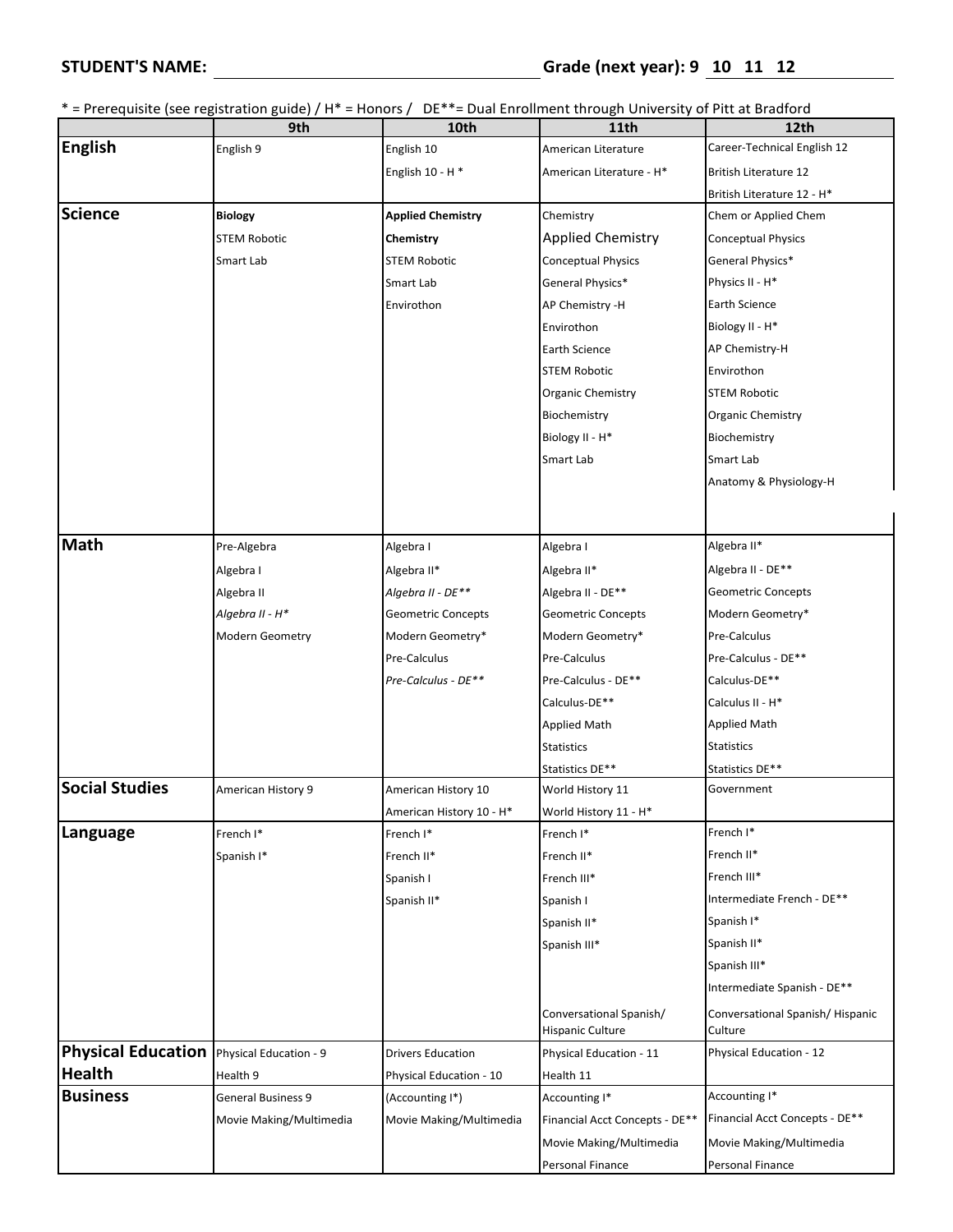|                                                | 9th                              | 10th                                                                      | 11th                                                        | 12th                                                      |
|------------------------------------------------|----------------------------------|---------------------------------------------------------------------------|-------------------------------------------------------------|-----------------------------------------------------------|
| <b>Agriculture</b>                             | Intro to Ag. Sciences<br>SAE/FFA | Intro to Ag Sciences<br>Natural Res. Man. *<br>Ag. MechaniCS <sup>*</sup> | Intro to Ag Science<br>Natural Res. Man.*<br>Ag. Mechanics* | Intro to Ag Science<br>Natural Res. Man*<br>Ag Mechanics* |
|                                                |                                  | Animal & Vet Science*                                                     | Animal & Vet Science*                                       | Animal & Vet Science*                                     |
|                                                |                                  | SAE/FFA                                                                   | Plants & People - DE**(22-23)                               | Plants & People DE**(22-23)                               |
|                                                |                                  |                                                                           | Intro. To Env. Sci-DE** (23-24)                             | Intro. To Env. Sci-DE**(23-24)                            |
|                                                |                                  |                                                                           | SAE/FFA                                                     | Adv. Agriscience*                                         |
|                                                |                                  |                                                                           |                                                             | SAE/FFA                                                   |
| <b>Computer Science</b>                        | Comp. Science Essentials         | Comp. Science Essentials                                                  | Comp. Science Essentials                                    | Comp. Science Essentials                                  |
| and Technology                                 | CS Fundatemals Python*           | CS Fundatemals Python*                                                    | CS Fundatemals Python*                                      | CS Fundatemals Python*                                    |
|                                                | Environmental Sustainability     | Adv. Comp Sci Principles                                                  | Adv. Comp Sci Principles                                    | Adv. Comp Sci Principles                                  |
|                                                | <b>Essentials of Engineering</b> | Cybersecurity                                                             | Cybersecurity                                               | Cybersecurity                                             |
|                                                |                                  | <b>Environmental Sustainability</b>                                       | <b>Environmental Sustainability</b>                         | <b>Environmental Sustainability</b>                       |
|                                                |                                  | <b>Essentials of Engineering</b>                                          | <b>Essentials of Engineering</b>                            | <b>Essentials of Engineering</b>                          |
| Art                                            | Digital Photography              | Digital Photography                                                       | Digital Photography                                         | Digital Photography                                       |
|                                                | Adobe/Photoshop                  | Adobe/Photoshop                                                           | Adobe/Photoshop                                             | Adobe/Photoshop                                           |
|                                                | Sculpture (23-242)               | Sculpture (23-24)                                                         | Sculpture (23-24)                                           | Sculpture (23-24)                                         |
|                                                | Crafts (22-23)                   | Crafts (22-23)                                                            | Crafts (22-23)                                              | Crafts (22-23)                                            |
|                                                | Drawing & Painting               | Drawing & Painting                                                        | The Business of Art                                         | The Business of Art                                       |
|                                                | Yearbook                         | The Business of Art                                                       | Advanced Art                                                | Advanced Art                                              |
|                                                |                                  | Yearbook                                                                  | Drawing & Painting                                          | Drawing & Painting                                        |
|                                                |                                  |                                                                           | Art Appreciation - DE**                                     | Art Appreciation - DE**                                   |
|                                                |                                  |                                                                           | Yearbook                                                    | Yearbook                                                  |
| <b>Music</b>                                   | Sr. High Chorus                  | Sr. High Chorus                                                           | Sr. High Chorus                                             | Sr. High Chorus                                           |
|                                                | Sr. High Band                    | Sr. High Band                                                             | Sr. High Band                                               | Sr. High Band                                             |
|                                                | <b>Music Theory</b>              | Music Theory                                                              | Music Theory                                                | Music Theory                                              |
| <b>Industrial Technology</b>                   | Industrial Tech I                | Industrial Technology I                                                   | Industrial Technology I                                     | Industrial Technology I                                   |
|                                                | Drafting I                       | Industrial Technology II                                                  | Industrial Technology II                                    | Industrial Technology II                                  |
|                                                | Princ. Of Technology R&D         | Drafting I                                                                | Drafting I                                                  | Drafting I                                                |
|                                                |                                  | Drafting II                                                               | Drafting II                                                 | Drafting II                                               |
|                                                |                                  | Princ. Of Technology R&D                                                  | Princ. Of Technology R&D                                    | Princ. Of Tech R&D                                        |
| <b>English Electives</b>                       | Literature in Film               | Literature in Film                                                        | Communications                                              | Communications                                            |
|                                                | Classic & Cont. Fiction          | Classic & Cont. Fiction                                                   | Literature in Film                                          | Literature in Film                                        |
|                                                |                                  |                                                                           | Classic & Cont. Fiction                                     | Classic & Cont. Fiction                                   |
| <b>Social Studies Electives Current Events</b> |                                  | American Civil War                                                        | Sociology/Pscychology                                       | Sociology/Pscychology                                     |
|                                                |                                  | Criminal Justice                                                          | American Civil War                                          | American Civil War                                        |
|                                                |                                  | <b>Current Events</b>                                                     | <b>Criminal Justice</b>                                     | Criminal Justice                                          |
|                                                |                                  |                                                                           | <b>Current Events</b>                                       | Current Events                                            |
| Phys Ed/Health                                 | <b>Fitness</b>                   | <b>Fitness</b>                                                            | <b>Fitness</b>                                              | <b>Fitness</b>                                            |
| <b>Electives</b>                               | Lifting                          | Lifting                                                                   | Lifting                                                     | Lifting                                                   |
| <b>CTC</b>                                     |                                  | <b>Health Assistant</b>                                                   | <b>Health Assistant</b>                                     | <b>Health Assistant</b>                                   |
| Each program earns 3                           |                                  | <b>Welding Technology</b>                                                 | <b>Welding Technology</b>                                   | <b>Welding Technology</b>                                 |
| credits per year.                              |                                  | Auto Mechanic                                                             | Auto Mechanic                                               | Auto Mechanic                                             |
|                                                |                                  | Build. Construction                                                       | <b>Build. Construction</b>                                  | <b>Build. Construction</b>                                |
| All programs are 3                             |                                  | Heavy Equipment Maint.                                                    | Heavy Equipment Maint.                                      | Heavy Equipment Maint.                                    |
| years in length.                               |                                  |                                                                           |                                                             | <b>Engineering Technology</b>                             |
|                                                |                                  | <b>Engineering Technology</b>                                             | <b>Engineering Technology</b>                               | Network System Techn.                                     |
|                                                |                                  | Network System Tech.                                                      | Network System Tech.                                        | Culinary Arts                                             |
|                                                |                                  | <b>Culinary Arts</b>                                                      | <b>Culinary Arts</b>                                        |                                                           |
|                                                |                                  | Early Childhood Education                                                 | Early Childhood Education                                   | Early Childhood Education                                 |
|                                                |                                  | <b>Homeland Security</b>                                                  | <b>Homeland Security</b>                                    | <b>Homeland Security</b>                                  |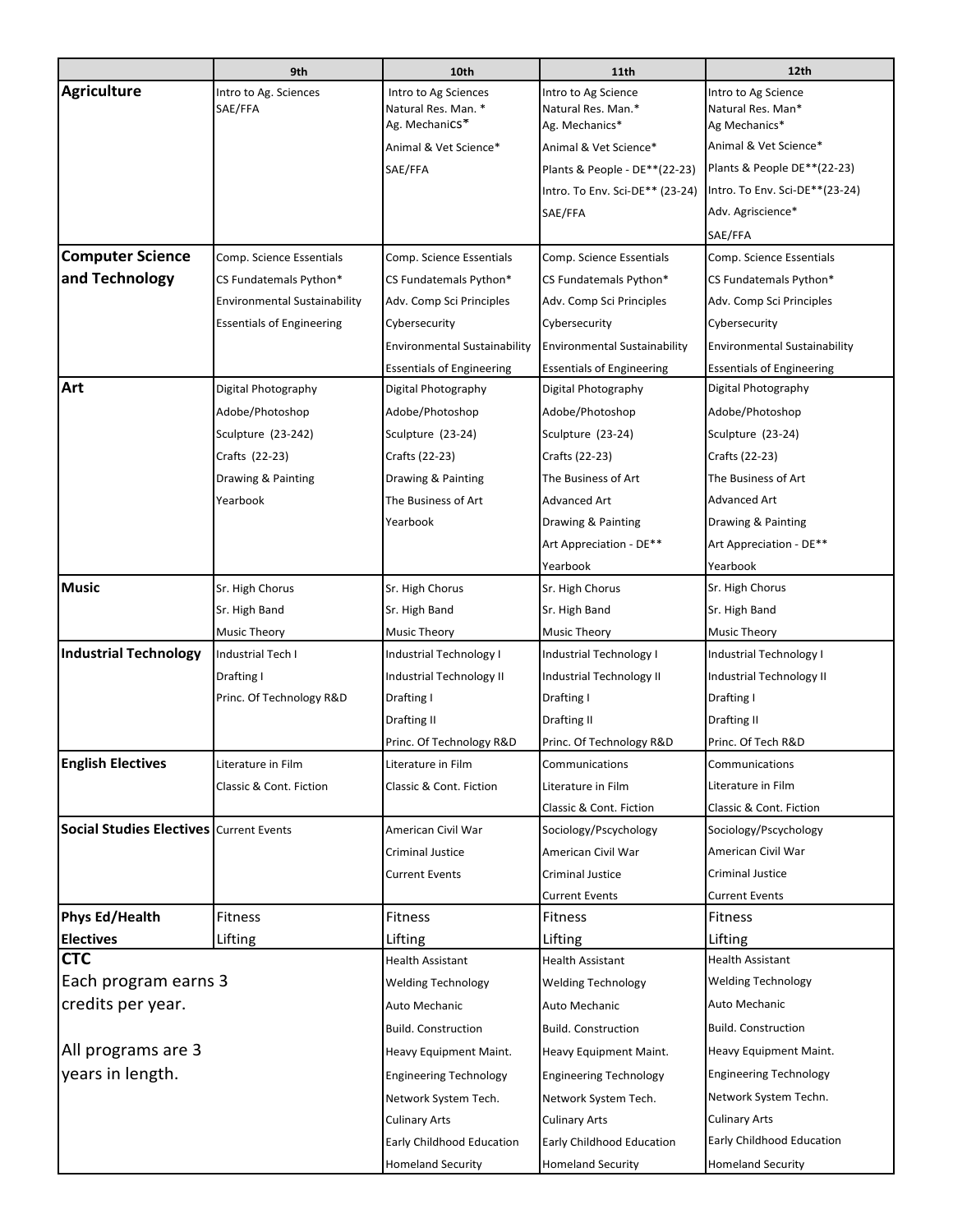# **ENGLISH English 9:**

The English 9 course stresses the fundamental skills and strategies of reading, writing, listening, and speaking. Higher order thinking permeates all these areas of communication. Through reading and responding to a variety of genres, students will be introduced to elements of fiction, and non-fiction. This course is designed to be an introduction to basic forms and facets of literature. By generating different types of writing, students will expand their previous learning. Through acceptable mechanics and usage, the students will write utilizing various models as well as develop their own styles. Spelling and vocabulary are emphasized from literature as well as from recommended lists.

*Credit: 1* 

# **English 10:**

Grade 10 continues and reinforces the literature begun in Grade 9. Students will investigate the elements of major literary forms. Learning focuses on genre with increased attention to understanding elements and terms that enhance appreciation of short stories, non-fiction, drama, poetry and novels. A Shakespearean selection is also included for study. Throughout the course students will have opportunities to develop and refine writing skills as they respond to literature and in other writing assignments. Expository, narrative, compare/contrast, and persuasive writing will be emphasized. Vocabulary words will be taken from the literature and/or from outside sources. Grammar study will center on needs as evidenced in speaking and writing. Assessments include but are not limited to teacher made tests, writing assignments, and projects.

**Credit: 1** 

# **English 10, Honors:**

English 10 Honors is a survey course which reinforces the literature begun in grade 9. Students investigate the elements of literature, along with writing in multiple genres including short stories, nonfiction, drama, poetry, and novels. This course focuses on the development of close reading and critical analysis skills, along with the skills necessary to effectively communicate their thoughts orally and in writing.

*Prerequisite: 95% in English 8 and 9 and teacher recommendation from the English 9 instructor.*

**Credit: 1** 

# **Keystone Literature:**

This semester course provides a review of concepts included in the Literature Keystone Exam. This course will be assigned by administration as needed.

**Credit: .5**

# **American Literature 11:**

Literature in Grade 11 is a survey course in American Literature that will coordinate with American history in U.S. History III when possible. The paramount works in American literature will serve as a basis for discussion and analysis. All genre, short story, essay, drama, poetry and novel, are included. Written and oral skills are expanded and a formal research paper is presented. Vocabulary words will be taken from the literature and/or from outside sources. Grammar study will center on needs as evidenced in speaking and writing. The students are encouraged through assignments and class discussion to increase their proficiency in

these communications skills. Assessments include but are not limited to teacher made tests, writing assignments, projects, notebooks, and work sheets.

**Credit: 1**

# **American Literature 11, Honors:**

English 11 Honors is a survey course in American literature focusing on close reading and analysis of texts, followed by written and oral responses that recognize thematic elements evident in those works studied. Students are provided ample scholarly models of literary analysis and are provided frequent opportunity to develop their own skills in this specific type writing.

*Prerequisite: Successful completion of English 10 Honors or a 95% in English 10 and a teacher recommendation from the English 10 instructor.*

**Credit: 1**

# **Career-Technical English 12:**

Career-Technical English 12 is designed for those graduating seniors not intending to pursue post secondary education of an academic emphasis, and for whom interpretation of literature is not of primary importance. While fundamental cultural literacy and knowledge of major authors is acknowledged, certainly, major emphasis is placed on those more practical aspects of communication, both oral and written, which will serve its students in pursuit of careers in service industries, technical fields and the military. Much of the content focuses on refining those skills necessary to produce clear, concise, accurate expression of ideas through a fundamental mastery of grammatical and mechanical concerns of language.

*Prerequisite: Successful completion of American Literature 11.*

**Credit: 1**

# **British Literature 12:**

Senior academic English is a survey course of British Literature from the Medieval Period through the 20<sup>th</sup> century, with special emphasis on development of essay writing skills, knowledge of grammar fundamentals as they apply practically to writing, and enhancement of vocabulary. Students will be responsible for a common body of core materials, as well as written or oral responses to materials investigated independently.

**Credit: 1**

# **British Literature 12, Honors:**

Honors English 12 advances beyond the same British Literature platform presented in the College Preparation English 12 curriculum to encompass more advanced concepts of analysis and interpretation, as well as the introduction of fundamental critical theory. It is the intention of Honors English courses to adequately prepare its students to pursue English Studies at the college level, should they choose. More emphasis is placed on response to literature (in the form of analytical and interpretative essays) of a more complex nature, such as works by Joyce, Orwell, Conrad, Yeats, and others equally demanding, representing British authors. *Prerequisite: Successful completion of American Literature 11 Honors or a 95% in American Literature and instructor approval.*

**Credit: 1**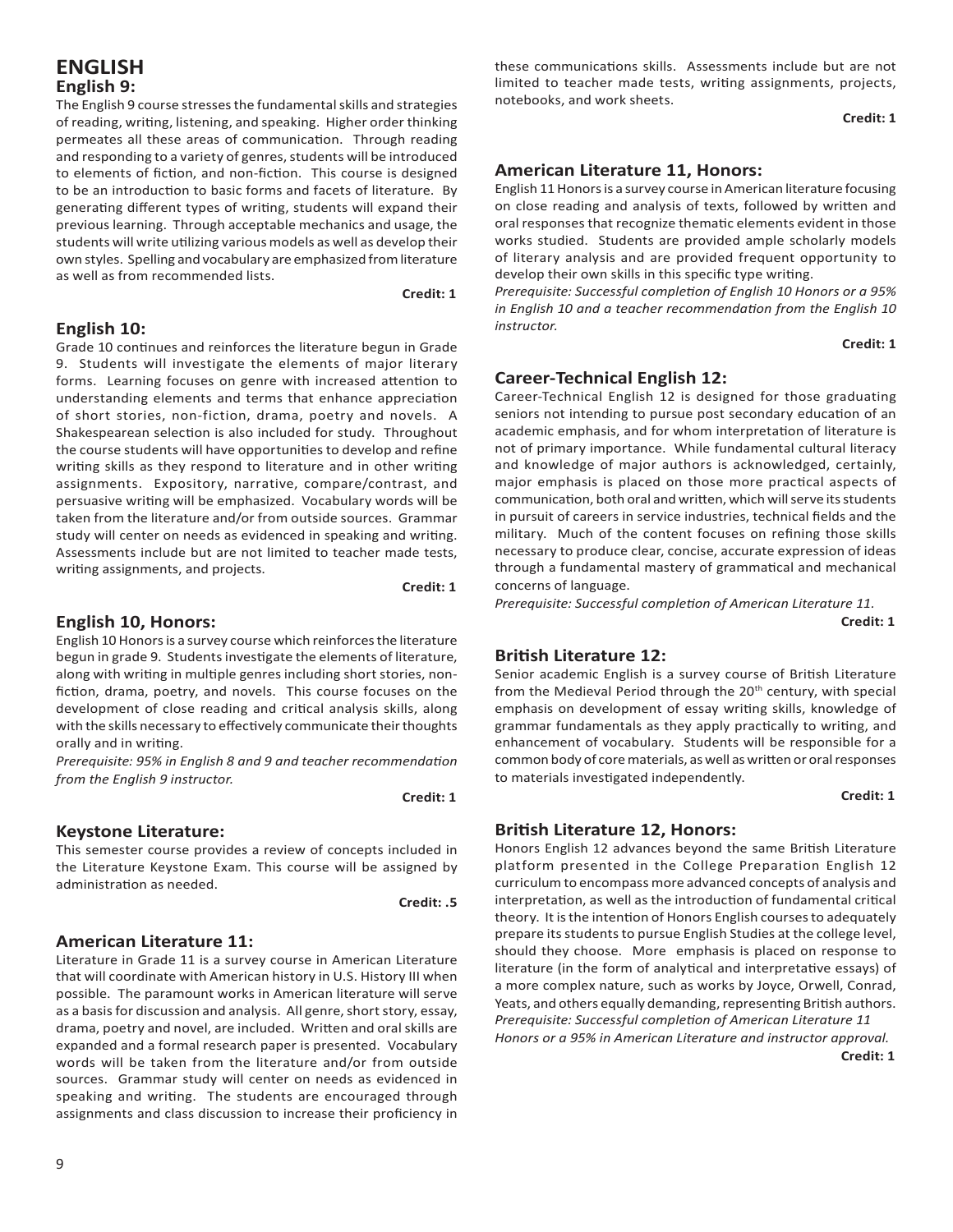# **Communications, Honors:**

The first part of this course will be designed to familiarize students with the many contexts of human communication, such as interpersonal, small group, organizational, public speaking, and media communication. The second part will be to teach and provide practice the tenets of basic composition and to produce a properly documented research paper using MLA precepts and procedures. *Credit: 1* 

# **Literature in Film:**

This elective class will examine literature and its portrayal through film. Students will compare and contrast written and film versions of various literary pieces. They will analyze the authenticity of the film to the original work and hypothesize as to why changes were made in the adaptation.

**Credit: 1**

# **Classic & Contemporary Fiction**

This course is designed to allow students to explore classic and contemporary fiction in a classroom environment. Students will be able to expand and develop their skills in reading, writing, listening, and speaking through reading a novel and the composition and presentation of a book review. The course will serve as a setting for students to quietly and at their own pace read their favorite fiction and be introduced to new authors and novels for their future enjoyment.

 $Credit: 5 or 1$ 

# **MATH Pre-Algebra:**

The pre-algebra course is designed to increase the students skills needed to be successful in algebra. They will be introduced to variables, expressions, order of operations and basic problem solving skills. The course also covers absolute value, the coordinate plane and different algebraic properties. The students will build on these skills by learning how to solve multi-step equations and inequalities and the complex algebraic functions that accompany them, such as exponents. They will build on their existing knowledge of fractions by examining ratios, proportions and probability, and converting to/from decimals. Additionally, students will be introduced to percents and problems requiring the application of percents.

**Credit: 1**

# **Algebra I:**

Algebra I serves as the foundation for all future math courses in a student's secondary or post-secondary education. Students must use higher level thinking skills to solve problems conceptually and mathematically. Topics of study include graphing & solving linear equations, probability, rates, and systems of equations.

**Credit: 1** 

# **Keystone Algebra:**

This semester course provides review of algebra concepts included in the Algebra I Keystone exam. We will review topics such as, but not limited to, solving equations/inequalities, writing expressions and equations, graphing linear equations/inequalities, solving system of equations, exponents, and statistics. This course will be assigned by administration as needed.

**Credit: .5** <u>Credit: .5</u>

# **Algebra II:**

Many of the topics explored in Algebra I will be applied in Algebra II in new settings. Algebra I will serve as a foundation for the topics we will explore in Algebra II. The class will explore sequence & series, statistics, data analysis, functions (linear/ exponential/quadratic/logarithmic) and systems of equations. *Prerequisite: Successful completion of Algebra I.*

**Credit: 1**

# **Algebra II: (Dual Enrollment)**

# **This is a Dual Enrollment Course through the University of Pittsburgh at Bradford.**

The aim of this course is to provide students with an understanding of linear, radical, quadratic, exponential, and logarithmic functions and their graphs. Students will also study rational expressions, rational exponents, linear and compound inequalities, solving systems of linear equations, and solving quadratic equations.

*Prerequisite: 92% in Algebra I or teacher recommendation. Proficient or advanced on Keystone Algebra Exam.*

**Credit: 1** 

# **Geometric Concepts:**

Geometry comes from the Greek word meaning "measurement of the earth". There is nothing physical that does not have shape and size. Geometry then is a mathematical study of shapes and sizes of figures. It is made more attractive by attention to its presence in things around us and its application in practical ways to the solution of human problems. Students begin with given facts and observations and induce step-wise certain and useful conclusions. In this way, each student will not only learn all the geometry content covered in most high school courses but in the process learn to think clearly and logically. However, because the course is based on an informal approach, it will be within the grasp of any interested student.

**Credit: 1**

# **Modern Geometry:**

This course, or Geometric Concepts, is required for all students. It is offered during the sophomore year and the only prerequisite is Algebra I. The conceptual levels of Geometry, visualization, analysis, informal reasoning, and deduction are discussed and developed as the student progresses through this course.

*Prerequisite: Successful completion of Algebra I. This class can be taken in conjunction with Algebra II with teacher recommendation.* **Credit: 1** 

# **Pre-Calculus:**

The Pre-Calculus course consists of topics in Advanced Algebra, Trigonometry, and Pre-Calculus. Students will review past concepts dealing with Relations, Functions & Graphs and investigate new topics in this area as well. Trigonometry will make up the 2nd third of the course. No previous experience in Trigonometry is required. The last third of the course will deal with Advanced Functions and Graphing, which will include some Pre-Calculus topics, such as limits, maxima and minima values. This course is designed for students pursuing a 4 year college or university. Juniors taking this course are expected to take a Calculus class in their senior year.

*Prerequisite: 80% in Algebra II and Modern Geometry.*

 **Credit: 1**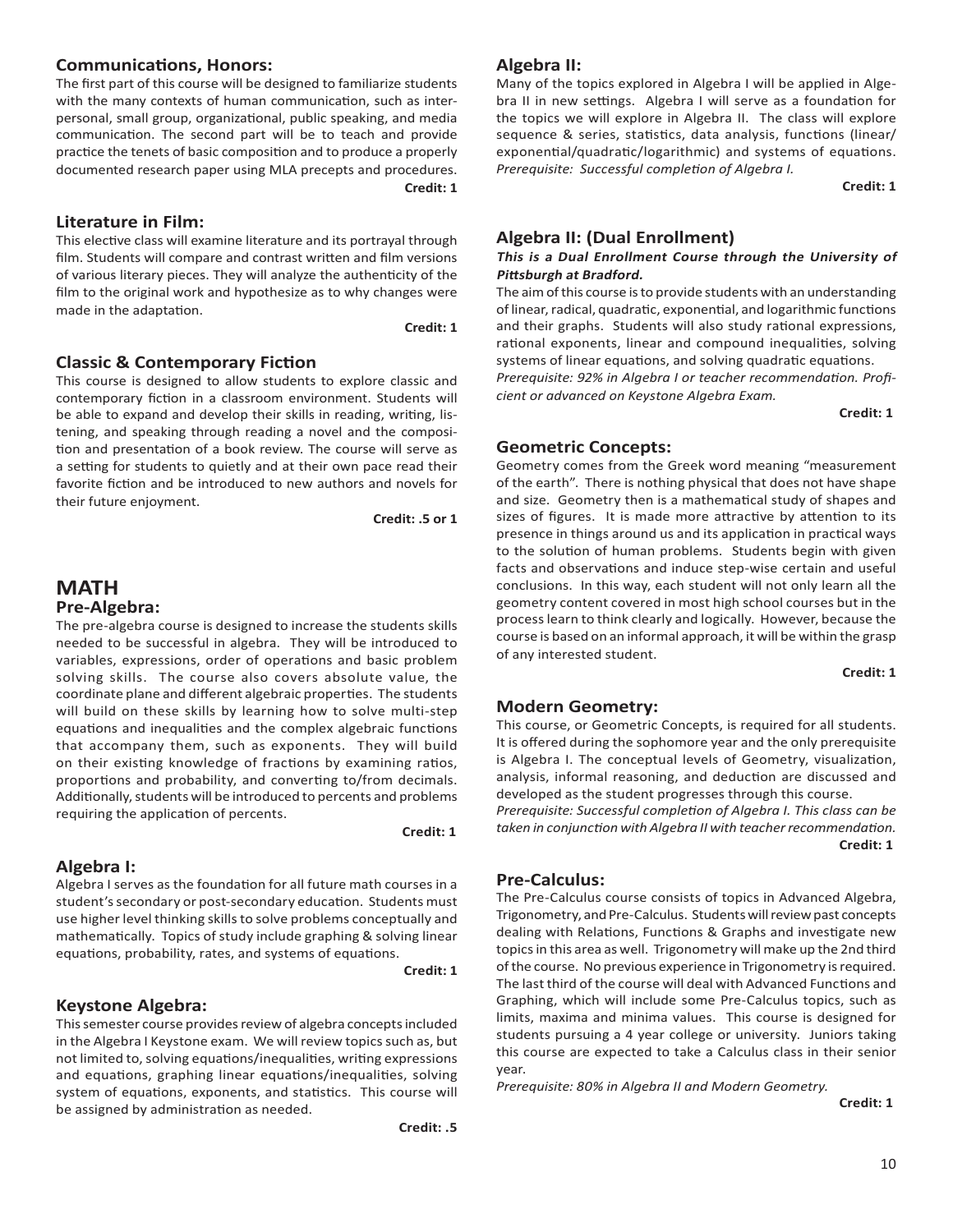# **Pre-Calculus: (Dual Enrollment) This is a Dual Enrollment Course through the**

**University of Pittsburgh at Bradford.**

This is a course which is a prerequisite for the calculus sequence. We will study functions and graphs (linear, quadratic, polynomial, rational, exponential, logarithmic, and trigonometric functions), analytic trigonometry, and solving systems of two equations in two variables. Students will learn graphing skills and techniques which are not only necessary for the calculus sequence but also for other science courses.

*Prerequisite: 88% in Algebra II and Modern Geometry or teacher recommendation.*

**Credit: 1**

# **Calculus: (Dual Enrollment)**

# **This is a Dual Enrollment Course through the University of Pittsburgh at Bradford.**

It is a basic introduction of the concepts of limits, derivatives and integrals, and how they apply to polynomials, trigonometric functions, logarithms, exponentials and other transcendental functions. A practical problem solving perspective is provided so that the skills have a context in business, science, technology, and other fields where Calculus is used.

*Prerequisite: 88% in PreCalculus or teacher recommendation.*

**Credit: 1**

# **Calculus II, Honors:**

This course is the second of the three-term calculus of transcendental functions (exponential and trigonometric functions), integration techniques (integration by parts and by substitution), separable and first-order differential equations, improper integrals, infinite series, polar coordinates and graphs. *Prerequisite: 80% in Calculus I.* 

*Credit: 1* 

# **Statistics:**

Students taking statistics will re-examine statistical measures with which they are already familiar, and discover many new statistical tools and their application in real world settings. Topics will includes, central tendency, graphs/plots, normal curves, deviations, etc. By the end of the course, students will be able to analyze sets of data using numerous statistical measures.

*Prerequisite: 85% in Algebra II and Modern Geometry or passing grade in Pre-Calculus.*

**Credit: 1**

# **Statistics: (Duel Enrollment)** *This is a Dual Enrollment Course through the University of Pittsburgh at Bradford.*

This course covers methods of summarizing data, descriptive statistics, probability and probability distributions, sampling distributions, the central limit theorem, hypothesis testing, analysis of variance, and regression analysis. Mathematical derivations and formulas are stressed.

*Prerequisite: Teacher recommendation.*

**Credit: 1**

# **Applied Math:**

Applied Math is a course on fundamental concepts of mathematics that will teach topics that apply mathematics to solve problems in the world outside of school. Topics to be covered will include computation with whole numbers, decimals, fractions, percentages, probability, statistics, graphs, measurement, perimeter, area volume, along with concepts of Algebra and Geometry. *Junior and Senior Elective only.*

**Credit: 1** 

# **WORLD LANGUAGES**

The goal of the World Languages program is to equip students to function in a French-speaking or Spanish-speaking culture; to use the foreign language for a lifetime of personal enjoyment and enrichment; to appreciate the role of another culture in a global context; and to continue expanding communicative proficiency for further education as a life-long learner. A four credit sequence in a foreign language is recommended for all students in the college prep curriculum.

# **French I:**

Open to all students in grades 9-12. Through a proficiency based approach incorporating all five models of communication,students will learn to use language at an intermediate low level.

*Prerequisite: A grade average of 80% in English, or a teacher recommendation, is required.* 

```
 Credit: 1
```
# **French II:**

The use of the foreign language is expanded to multiple tenses to allow students to use the foreign language at an intermediate mid level.

*Prerequisite: 80% final average in French I.* 

*<u>Credit: 1</u>* 

# **French III:**

Students will learn advanced structures to use the language at an intermediate high level.

*Prerequisite: 80% final average in French II.*

**Credit: 1**

# **FR 0203 Intermediate French: (Dual Enrollment) This is a Dual Enrollment Course through the University of**

**Pittsburgh at Bradford.** A more advanced study of spoken and written French, this course will enable students to continue to improve their oral-aural and reading-writing skills. Students will adapt the vocabulary and grammatical structures learned from the textbook and audio-visual material to their individualized situations in various assignments.

*Prerequisite: 80% final average in French III*.

**Credit: 1**

# **Spanish I:**

Open to all students in grades 9-12. Students will learn to use the foreign language in a classroom setting.

*Prerequisite: A grade average of 80% in English, or a teacher recommendation, is required.*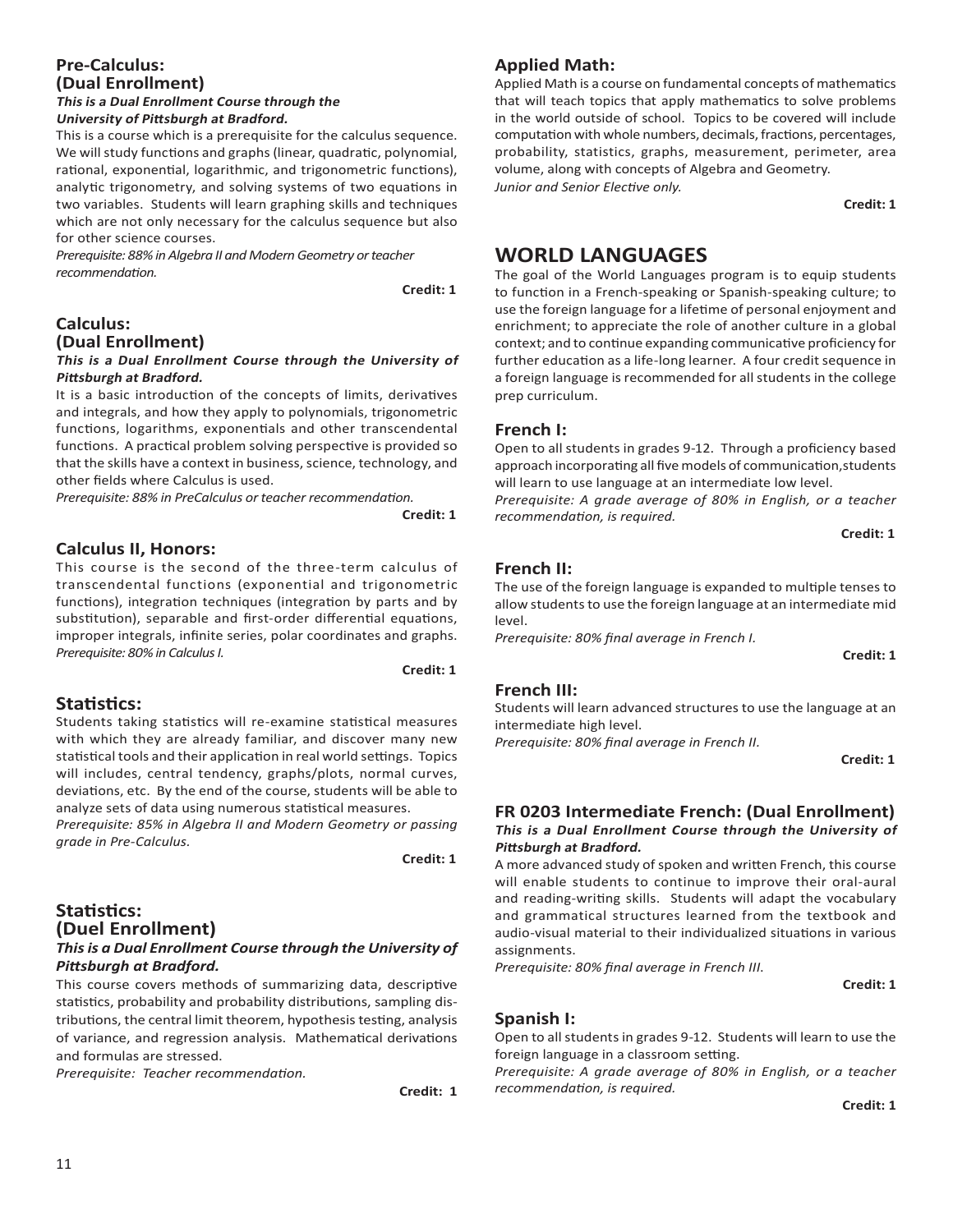# **Spanish II:**

The use of the foreign language is expanded to enable students to use the foreign language at a minimal level in the community. *Prerequisite: 80% final average in Spanish I*.

**Credit: 1**

# **Spanish III:**

Students will learn to use the foreign language in order to be able to communicate as a tourist in a Spanish-speaking country. More emphasis is placed on oral comm-unication, reading and writing in the foreign language.

*Prerequisite: 80% final average in Spanish II.*

 *Credit: 1* **Credit: 1** 

# **SPAN 0203 Intermediate Spanish: (Dual Enrollment)**

# **This is a Dual Enrollment Course through the University of Pittsburgh at Bradford.**

Intermediate Spanish is an abbreviated course that combines the traditional material of intermediate Spanish I and intermediate Spanish II. The grammar component includes gustar and similar verbs; the uses of para and por; the two Spanish past tenses (the preterite and the imperfect); the use of se with indefinite subjects; reflexive verbs; and formal and informal commands. Also included are comparatives and superlatives; the present subjunctive, the conditional, and the present and past perfect tenses. The oral, reading comprehension and cultural components of the course are enhanced by a series of short films and readings of interest to students. *Prerequisite: 80% final average in Spanish III.*

**Credit: 1**

# **Conversational Spanish/Hispanic Culture:**

A course emphasizing developing conversational strategies in Spanish and designed to improve listening comprehension and vocabulary. In addition to conversation and listening skills, this course is designed to help students understand the influences of Hispanic culture in our everyday lives. Students will study customs, literature, film, cuisine, current events, and linguistics to become familiar with how language influences their culture and how culture influences language.

 **Credit: 1**

# **SCIENCE Biology:**

Biology is a 9th grade required course. The subject matter includes information from units on cell biology, genetics, evolution, and ecology. Students will also use math skills, reading and writing skills, and learn some basic chemistry. Hopefully students will gain a better understanding about life from the cellular level all the way up to their interactions in their ecosystems.

 **Credit: 1**

# **Keystone Biology:**

This semester course provides review of biologic concepts included in the Biology Keystone exam: Module A - Cells and cell processes; Module B - Continuity and unity of life. This course will be assigned by administration as needed.

# **Biology II, Honors:**

This course is designed for college-bound students in 12th grade. Students will review information and concepts in the fields of cell biology, evolution, and genetics. They will also expand their knowledge base in these fields, and be asked to understand deeper concepts. New topics will include units on the 4 kingdoms uncovered in Biology I (plants, fungi, protists, and bacteria including viruses) as well as units on forensics and epigenetics. The text currently used in Biology II is used in many intro level college biology courses in college. *Prerequisite: 88% final average in Biology*

**Credit: 1**

# **Biochemistry:**

Biochemistry explores the structure and role of essential biological molecules focusing on carbohydrate, lipid, nucleic acid and protein chemistry. In this course we will survey the major classes of compounds in biological systems and study the chemistry of their reactions and pathways. Other topics to be studied inlcude enzyme structure and catalysis, DNA, RNA, and protein synthesis. *Prerequisite: Chemistry I*

**Credit: .5**

# **Applied Chemistry:**

This Chemistry course combines and emphasizes the role Chemistry plays in everyone's life with basic chemical knowledge. It is designed for the student leaning towards a trade or a nonscience college track. This course will make you aware of your contributions to chemistry related issues in your environment. You will learn chemical facts, chemical concepts and scientific techniques that will help you understand societal issues addressed.

**Credit: 1**

# **Chemistry I:**

Chemistry I is a college preparatory course. It is designed to give you a thorough foundation in theoretical and descriptive chemistry. This course will give you the skills needed for today's world and will emphasize problem-solving and critical thinking. If you are pursuing a career in the sciences or a health-related field this course is highly recommended. Content areas of this course include scientific terminology, mathematics applied to chemistry, matter and its changes, atomic structure, quantum mechanics, the periodic table, bonding, chemical composition, chemical equations, stoichiometry, states of matter, and the gas laws. *Prerequisite: Successful completion of Algebra I or concurrently enrolled in Algebra I ; also recommended for students with an 85% or higher in Biology.* 

**Credit: 1**

# **AP Chemistry:**

AP Chemistry is equivalent to a freshman-level college chemistry course. AP Chemistry involves applying logic and critical thinking to show a depth of understanding. The goal of AP Chemistry is to provide the student with a foundation to understand the structure and properties of chemical substances and to make predictions in regards to energy movement in a system. The course is lab-based, focusing on quantitative and qualitative methods of analysis. *Prerequisites: 88% final average in Chemistry I and Algebra II*

**Credit: 1**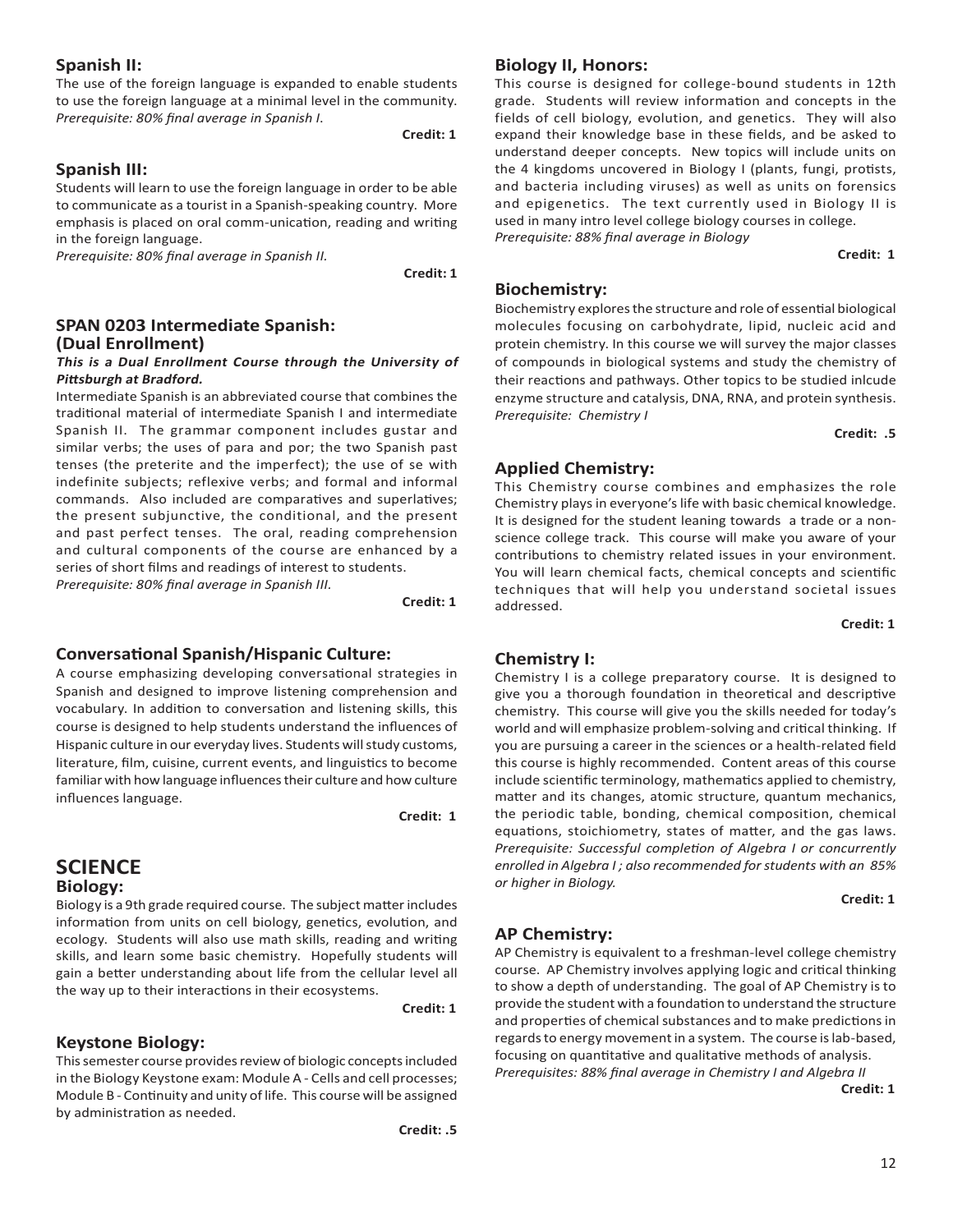# **Organic Chemistry**

Organic Chemistry focuses on the properties and reactions of carbon containing compounds. Unlike Chemistry I or II, Organic Chemistry investigates classes of organic compounds and the mechanisms of their chemical reactions. It generally involves less math, but requires greater skills of pattern recognition and logical ordering of sequences of reactions.

*Prerequisite: Chemistry I* 

**Credit: .5 or 1**

# **Conceptual Physics:**

Conceptual Physics is a course designed for the student leaning towards a trade or a non-science college track. This course, while lighter on mathematics and problem solving traditionally covered in General Physics, will still provide a thorough background of the underlying physics principles of linear and rotational motion, forces, energy, momentum, heat transfer, vibration and waves, and electricity. Students use logic, reasoning, and basic algebra to apply physics formulas to real world situations. Additionally, students will learn to appreciate the physical rules of nature. **Credit: 1**

# **General Physics:**

General Physics is a course designed mostly for students going to college. It serves as a foundation for future work in mathematics, engineering and the sciences, including medicine. It also provides a basic understanding of the natural laws of the universe that may be applied in other careers, such as law, business, or even fashion. In this course we introduce motion, forces and energy from a conceptual and mathematical point of view. We apply this understanding to light, sound and electricity, and then extend this understanding to discuss objects that we find throughout the universe. *Prerequisite: 85% or higher in Chemistry I*

*and in Algebra II.*

### **Credit: 1**

# **Physics II, Honors:**

Physics II is an extension of the college preparatory General Physics. It is a Pennsylvania Standards and Anchors based course that introduces students to the basic physical laws of the universe. During the course, students explore the interaction between forces, motion, energy and matter. New topics include electromagnetism, heat transfer, thermodynamics and quantum mechanics. Students use logic, reasoning, and math to apply physics formulas to real world situations. Additionally, students learn to appreciate the physical rules of nature. *Prerequisite: 85% in General Physics*

# **Earth Science:**

Earth science is an upper level elective designed to explore the geological processes occurring above and below the surface of the earth. The major theme of earth science is change throughout the Earth's closed system. This course explains the concepts of weather, climate, rocks, minerals, internal processes of the earth, glaciation and the oceans. A major theme throughout the course is the application of earth science outside the classroom as well as in the classroom.

*Junior and Senior Elective Only.*

**Credit: 1**

**Credit: 1**

# **Envirothon:**

The Envirothon class has the potential to be a 3 year, 3 credit class, although 1 credit can be obtained by completing a single year of coursework. The focus of study will be our local (Pennsylvania) environment. Specifically, content will include forestry, aquatics, wildlife, soils, and a current environmental issues that will change every year. Students will not only have the opportunity to learn about several hundred species of local plants and animals, but also how they interact with each other and abiotic components of their environment. Select students will also have the opportunity to compete in a district level competition every year on the 5 topics mentioned above. These 5 tests that occur every year during the first week of May could serve as final exams each year.

*Prerequisite: Sophomore, Junior, and Senior Elective Teacher recommendation required.*

**Credit: 1**

# **Intro to Environmental Science: (Dual Enrollment)**

# **This is a Dual Enrollment Course through the University of Pittsburgh at Bradford.**

This course is an interdisciplinary study which presents a general overview of how nature works and how earth and life systems, including society, are interconnected. It examines how the environment is used and abused by humans, and what individuals can do to protect and improve it for future generations, and for other living things. This course will alternate every other year with Plants and People.

**Credit: 1**

# **Plants and People: (Dual Enrollment)**

# **This is a Dual Enrollment Course through the University of Pittsburgh at Bradford.**

The value of plants to society is introduced along with a discussion of the plants as part of the natural world. The course will examine the uses of plants by many cultures, past and present, for food, timber, fuel, clothing, religious activities, and medicine, among other uses. A basic introduction to the anatomy and ecology of plants will also be covered. This course will alternate every other year with Enviromental Science.

**Credit: 1**

# **STEM/Robotic:**

In this course, student teams will work together, in a crosscurricular fashion, to succesfully compete in the Navy's annual Land, Sea, and Air Challenge. During this process students will learn to make proposals, design, test, and redesign working devices to complete the Navy's annual challenge. They will also learn to program robotics. This course will be both academic and hands- on in nature.

**Credit: 1**

# **Smart Lab:**

Smart Lab Learners will explore and apply a wide range of technologies to project-based work. Students develop and practice real-world skills such as problem-solving, collaboration, project planning, and communication. Students create ePortfolios to document and present their work. Systems of technology explored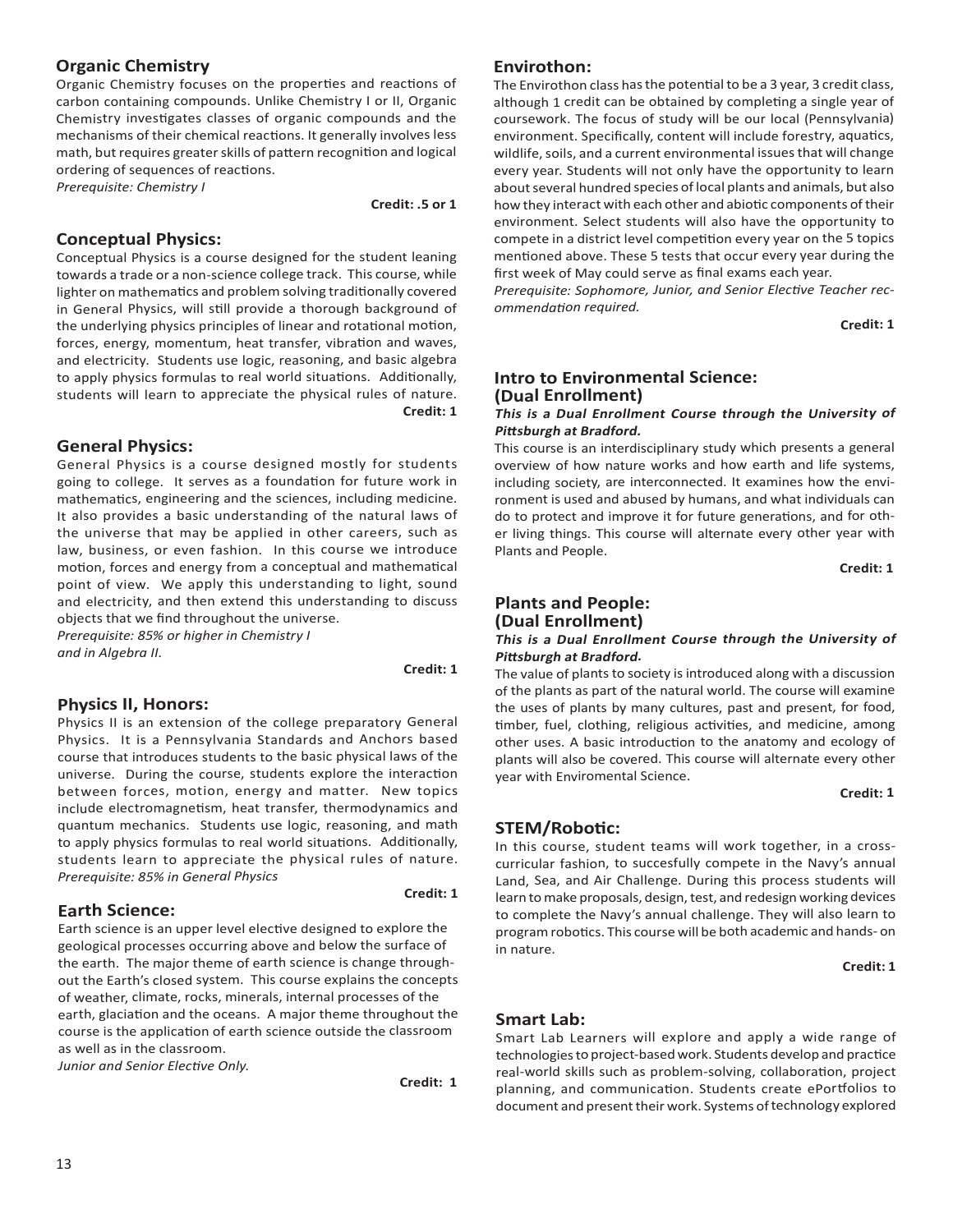in the Smart Lab include: mechanics and structures; computer graphics; scientific data and analysis; digital communications; alternative and renewable energy; robotics and control technology; circuitry; and software engineering. Students may also be given the option to explore programming, coding. etc.

 **Credit: .5 or 1**

# **SOCIAL STUDIES**

# **American History 9:**

This is a survey course that covers the period from the Civil War up to WWII. All students in the 9th grade are required to successfully complete this course. This class will include a great deal of cooperative learning activities during which we will examine the people, places, things and events of early American development. It is the goal of this class to make history an understandable, enjoyable and useful tool for students.

**Credit: 1**

# **American History 10:**

This is a survey course that examines the period dating from pre-World War II through the present. All Students in the 10th Grade are required to successfully complete this course. This year-long class will include a great deal of cooperative learning activities during which we will examine the people, places, things and events of contemporary American historyand development. It is the goal of this class to make history an understandable, enjoyable and useful tool for students.

**Credit: 1**

**Credit: 1**

# **American History 10, Honors:**

Honors American History is for the serious student. This class will examine history in a manner with which many students are not familiar. In addition to the material presented in your text, Honors History will ask you to explore the causes and effects of those points presented in your text. You will be asked to be an active learner and participate in this class and in your own education. You will be expected to take ownership of your performance in this class. Being able to express yourself verbally and in writing is an important part of your success in this class. Independent reading and research are essential for you to keep pace in this class. *Prerequisite: 95% average in American History 8 and 9 or instructor approval is required.* 

# **American Civil War:**

This course will preview the American Civil War from its inception until the assassination of President Lincoln on April 15, 1865. Students will study the essential people, documents, legislations, battles, and outcomes of both the Union and Confederacy during this time period. Additionally, students will be asked to conduct research on a variety of topics pertaining to the American Civil War. Lastly, students will be asked to use this research to write a lengthy research paper based on a Civil War topic of their choice. This course is available to students in grades 10-12. *Prerequisite: 90% in American History 9*

**Credit: .5 or 1**

# **World History 11:**

World History allows the student to examine world history from a relatively moden perspective. The course will start with an examination of the Renaissance and Reformation and continue through the events and outcomes of WWII.

**Credit: 1**

# **World History 11, Honors:**

Honors World history allows the student to examine world history from a modern perspective. The course will start with an examination of the Renaissance and Reformation and continue through the events and outcomes of WWII from a global viewpoint. Due to its honors status this particular course will research topics more in-depth placing emphasis on preparing the student toward college level writing, reading, and presentations. This course should be taken by students with an interest in world history and a desire to put extra effort in the exploration of such topics. *Prerequisite: 95% average in 10th grade history or an 88% average in 10th grade honors history,or instructor approval is required.*

**Credit: 1**

# **Government:**

Government is a survey course required for all seniors, that will look at where our present national, state, county, and municipal government came from, how it operates today, and where it may go in the future. We will examine the institutions, personalities and workings of these entities through direct and practical contact. We will also look at your direct and indirect roles in the government and political processes. You will be asked to clarify your philosophy of government and participate in a number of debates and discussions. You will be given access to various means and methods of research and you will be asked to apply that research to numerous projects. Your willingness to participate in open debate and discussion can contribute greatly to your success in this class.

**Credit: 1**

# **Sociology:**

Sociology is a survey course designed to introduce the student to the scientific study of groups, how they act, react, and interact. It also examines what role the individual plays in these groups and how groups influence individual behavior.An understanding of World History, American History, and Geography will supplement a command of material for this class. Mature 11-12 grade students.

**Credit: .5**

# **Psychology:**

Psychology is a survey course designed to introduce the student to the scientific study of the unique nature of the human mind. After a brief examination of the scientific process, the student will be given an opportunity to meet the great thinkers in the field of psychology. They will examine the various types of psychological disorders. Finally, the class may choose from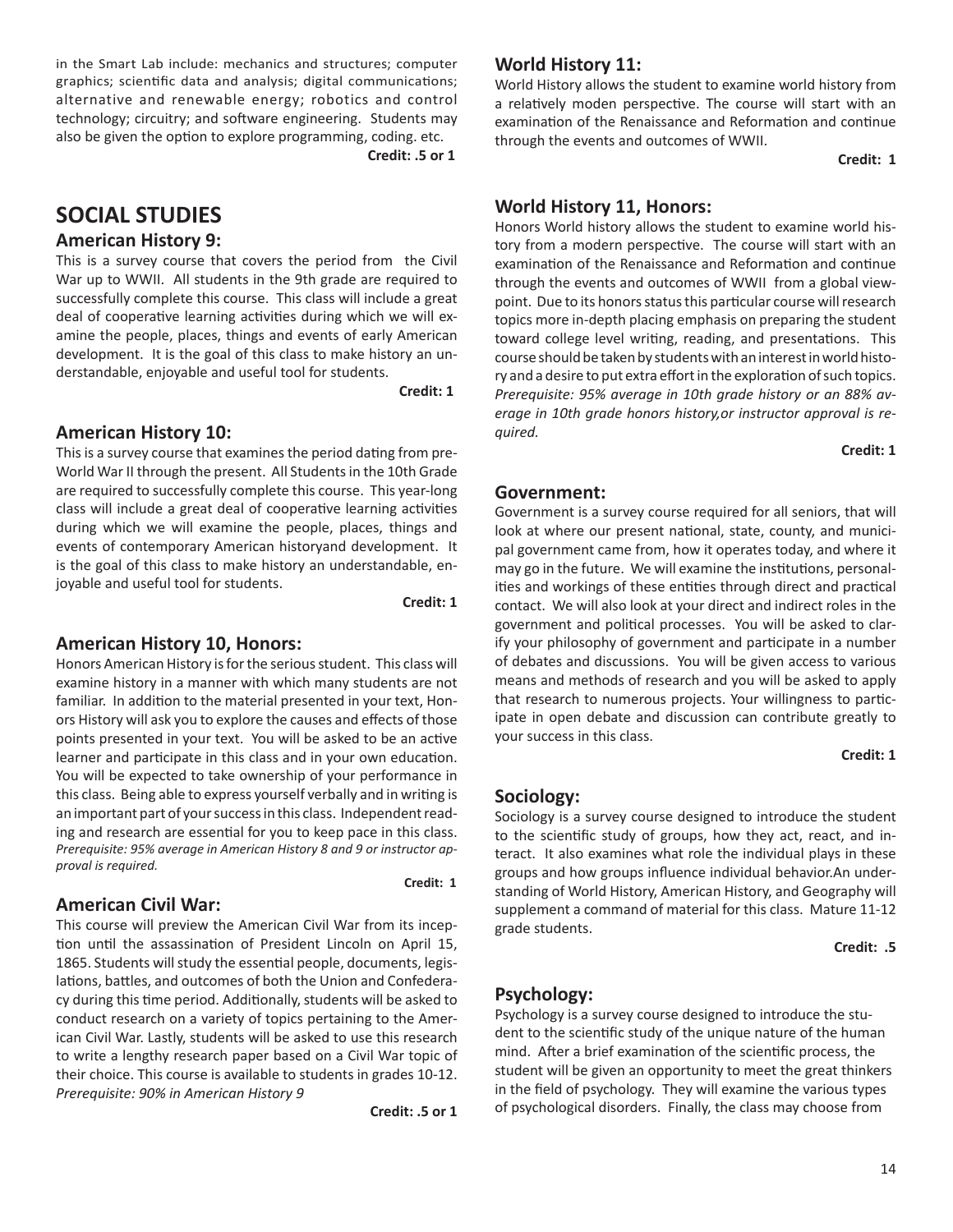a variety of psychological topics to complete their studies. Mature 11-12 grade students.

**Credit: 1**

# **Criminal Justice**:

Introduction to Criminal Justice should involve (1) study of the agencies and processes involved in the criminal justice system, including the legislature, the courts, and corrections; 2) an analysis of the roles and problems of the criminal justice system in a democratic society with an emphasis on 4th, 5th, & 6th amendment considerations during police investigations, arrest, in pre-trial procedures, and while moving through the justice system. Careers in policing should be examined, including ethical considerations and standard protocols and dilemmas facing law enforcement on a daily basis such as matters involving use of force and the force continuum, so that students can make an informed decision whether or not to pursue the full range of careers and postsecondary opportunities in the criminal justice fields. This course will be open to all students in grades 10-12.

**Credit: 1**

# **BUSINESS Accounting I:**

Accounting I students are given an overview to the complete accounting  $cycle - initially$  for a service business and then for a merchandising business. Students become familiar with the terminology, procedures, and business forms used in the accounting field. Activities are completed manually with the possibility of introducing computerized accounting. Open to any Grade 10-12 students.

*Prerequisite:* Junior or Senior Standing or Sophomore with Teacher Recommendation. Successful completion of Algebra I.

**Credit: 1**

# **Financial Accounting Concepts: (Dual Enrollment)**

# **This is a Dual Enrollment Course through the University of Pittsburgh at Bradford.**

Financial Accounting Concepts is intended to provide the textual materials for the 1st semester accounting course at the college or university level. It provides exposure to many business topics, including forms of business organizations, typical business practices, legal instruments such as notes, stocks, and financial statements and analysis. Spreadsheets and other computerized accounting software may be used in analysis.All exams must be taken in-person (not virtually). Prerequisite: 90% average in Accounting I

**Credit: 1**

# **General Business 9:**

Required of all 9<sup>th</sup> grade students. This course is designed to give students a fundamental background of the business world in relation to the three roles all people play in our society  $-$  citizens, consumer, and worker. Students will be introduced to five major business topics: Domestic Business, International Business, Entrepreneurship, Careers, and Personal Finance.

**Credit: 1**

# **Movie Making and Multimedia:**

This course introduces students to the exciting world of multi-

media, a combination of sound, animation, graphics, and video. Students will work with movie making and multimedia software. Students will create their own movies and commercials.

**Credit: .5**

# **Personal Finance:**

Students will develop the skills needed to make sound financial decisions in their current lives and future events. Topics will include planning your career, payroll and taxes, banking, credit, financing your automobile, mortgaging a home, insurance, renting an apartment, retirement, budgeting, purchasing, and basic economics. Open to students in grades 11-12.

**Credit: 1**

# **COMPUTER SCIENCE CS Fundamentals Python:**

This course is designed to offer an introduction to computer science. Students will learn the basics of computer programming along with the basics of computer science. the material emphasizes computational thinking and helps develop the ability to solve complex problems. This course covers the basic building blocks of programming along with other central elements of computer science. It gives a foundation in the tools used in computer science and prepares students for further study in computer science, including AP Computer Science Principles and AP Computer Science A courses. *Prerequisite: Algebra I*

**Credit: 1**

# **Advanced Computer Science Principles:**

AP Computer Science Principles (AP CSP) is a full-year, rigourous course that introduces students to the foundational concepts of computer science and explores the impact computing and technology have on our society. The course covers a broad range of foundational topics including: programming, algorithms, the Internet, big data, digital privacy and security, and the societal impacts of computing. *Prerequisite: CS Fundamentals Python*<br>**Credit: 1** 

# **Computer Science Essentials:**

Students will experience the major topics, big ideas, and computational thinking practices used by computing professionals to solve problems and create value for others. This course will empower students to develop computational thinking skills while building confidence that prepares them to advance to Computer Science Principles and Computer Science A. **Credit: 1**

# **Computer Science Principles:**

Using Python as a primary tool, students explore and become inspired by career paths that utilize computing, discover tools that foster creativity and collaboration, and use what they've learned to tackle challenges like app development and simulation. *This course is endorsed by the College Board, giving students the opportunity to take the AP Computer Science Principles exam for college credit.*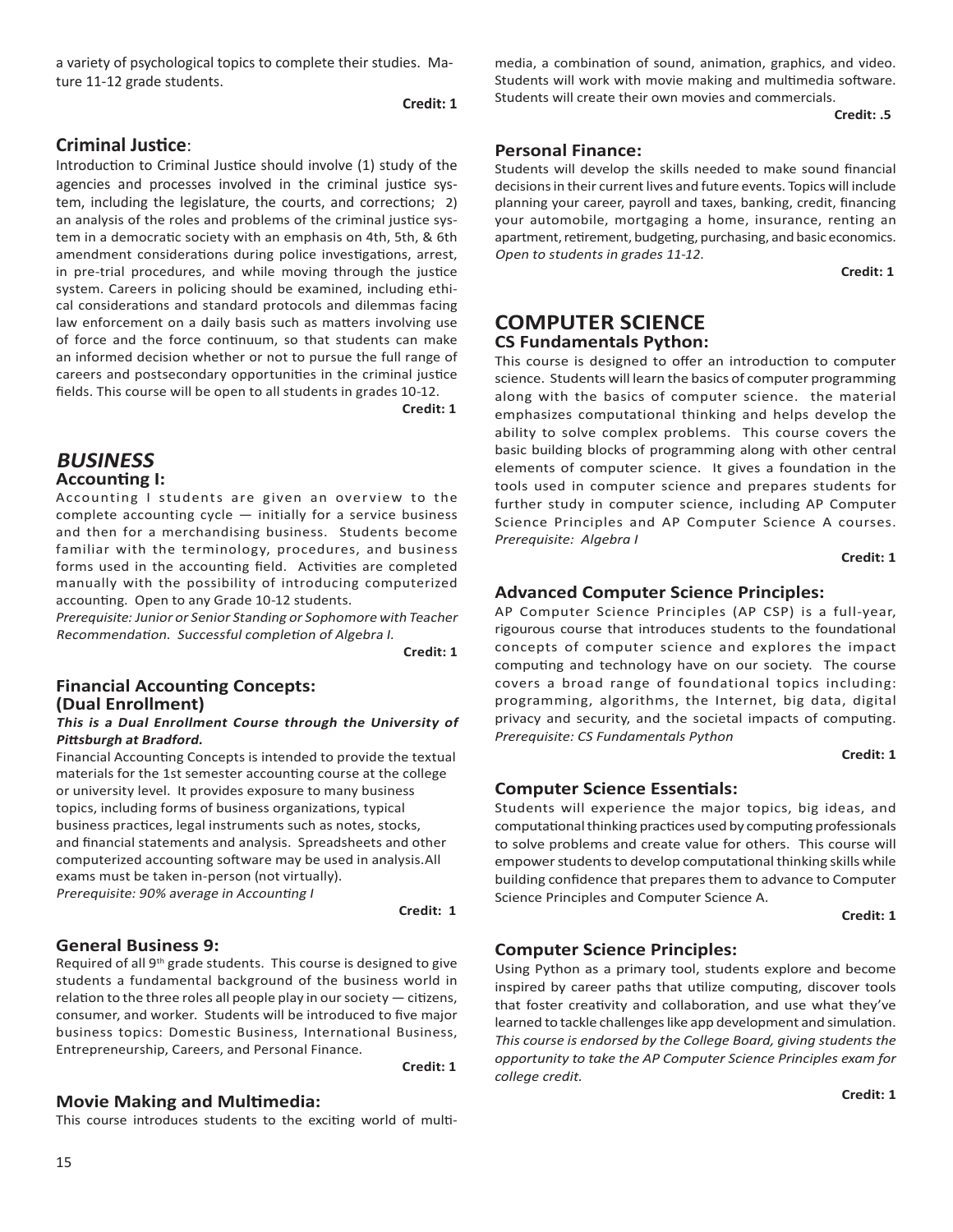# **Computer Science A:**

Students cultivate their understanding of coding through analyzing, writing, and testing code as they explore concepts like modularity, variables, and control structures.

**Credit: 1**

# **Cybersecurity:**

Whether seeking a career in the growing field of cybersecurity or learning to defend their own personal data or a company's data, students in Cybersecurity establish an ethical code of conduct while learning to defend data in today's complex cyberworld. **Credit: 1**

# **Engineering Essentials:**

Students explore the breadth of engineering career opportunities and experiences as they solve engaging and challenging real-world problems like creating a natural relief center system or creating a solution to improve the safety and well-being of local citizens. **Credit: 1** 

# **Introduction to Engineering Design:**

Students dig deep into the engineering design process, applying math, science, and engineering standards to hands-on projects like designing a new toy or improving an existing product. **Credit: 1**

# **Principles of Engineering:**

Students explore a broad range of engineering topics including mechanisms, strength of structure and materials, and automation, and then they apply what they know to take on challenges like designing a self-powered car.<br>**Credit: 1** 

# **Aerospace Engineering:**

Students explore the physics of flight and bring what they're learning to life through hands-on projects like designing a glider and creating a program for an autonomous space rover. **Credit: 1**

# **Civil Engineering and Architecture:**

Students learn important aspects of building and site design and development, and then they apply what they know to design a commercial buidling.<br>**Credit: 1** 

# **Computer Integrated Manufacturing:**

Students discover and explore manufacturing processes, product design, robotics, and automation, and then they apply what they have learned to design solutions for real-world manufacturing nare rearned to design solutions for real mond inantialectating<br>problems.<br>**Credit: 1** 

# **Digital Electronics:**

Students explore the foundations of computing by engaging in circuit design processes to create combinational logic and sequential logic (memory) as electrical engineers do in industry.  **Credit: 1**

# **Environmental Sustainability:**

Students investigate and design solutions in response to realworld challenges related to clean and abundant drinking water, food supply, and renewable energy. **Credit: 1**

# **Engineering Design and Development:**

Students identify a real-world challenge and then research, design, and test a solution, ultimately presenting their unique solutions to a panel of engineers. **Credit: 1**

# **INDUSTRIAL TECHNOLOGY Drafting 1:**

Students will learn how to produce mechanical drawings. They will start by using the drafting tables. They will learn aspects of and the basics of drafting. They will draw single and three view drawings. They will also learn how to sketch a 3D drawing. The second half of the year we will go over how to use the Auto CADD Software. Again, students will draw single and three view drawings. They will also learn how to construct a 3D drawing. Group and solo projects will also be included in this class.

**Credit: 1**

# **Drafting 2:**

Students will learn a deeper level of the Auto CADD Software. They will go over programs such as Architectural, Mechanical, lnventor, Civil 3D, and lnventor Fusion. These are all programs in the Auto CADD Software. This would be a class for anyone interested in pursuing an engineering degree. Group and solo projects will also be included in this class.

**Credit: 1**

# **Industrial Tech 1:**

In this course, students will learn basic wood working skills. They will go over different machines in the shop and learn the proper operation and safety associated with the machines. They will also learn to identify different types of wood. Students will pick a personal project to complete.

**Credit: 1**

# **Industrial Tech 2:**

Students will learn advanced wood working skills. Students will learn how to use different techniques on different machines; examples: crown molding on the table saw and how to perform different cuts using a router. Students will also learn different joints and how to pick one that best fits the application needed. Students will pick a personal project to complete. Students will also do a unit on manufacturing. Students will mass produce a class project. Team work will be emphasized in this portion of the class. **Credit: 1** 

# **Principles of Technology R+D:**

In this course the students will learn about various aspects in the technology field. They will discover how and why things work and how they affect previous and current societies. Students will be given a situation and problem they must solve. Students will learn about simple machines and how they work individually and together. Students will also go over problem solving methods. Students will be given a common goal and will see different methods that others used to solve it.

**Credit: .5**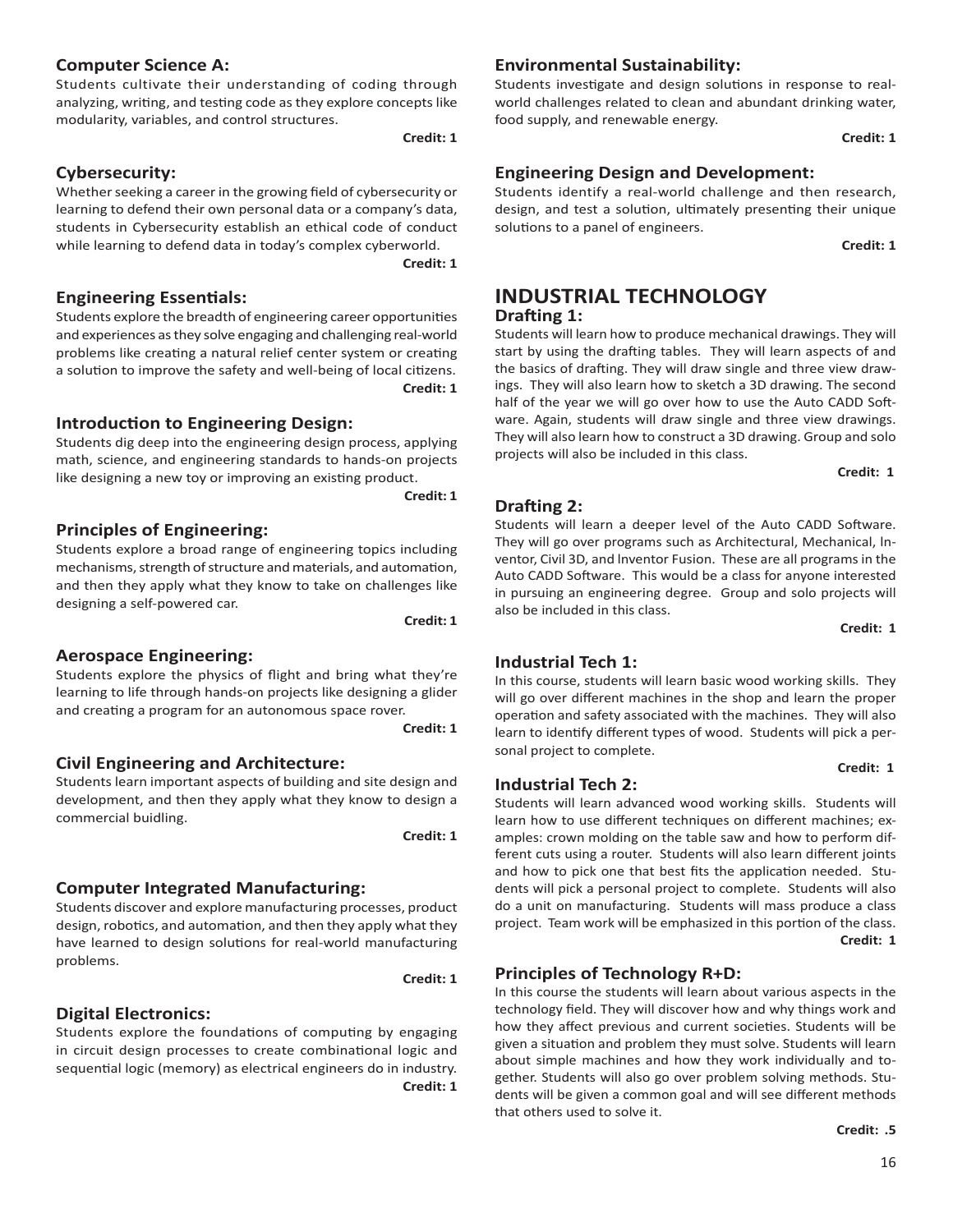# **AGRICULTURAL SCIENCE & TECHNOLOGY**

# **Introduction to Agriscience:**

Agriculture has changed the comfort, convenience, and safety of people today. Students who take this course will be exposed to a variety of agricultural industries including: Agriculture in the Information Age, Natural Resource Management, History of FFA and Agricultural Education, Plant Science, Integrated Pest Management, Animal Sciences, Food Science and Technology, Communications and Management in Agriscience, and Basic Safety in the Ag Mechanics Shop. This course is a prerequisite for any other agricultural course.

**Credit: 1** 

# **Natural Resource Management:**

This course will look at the preservation, exploitation, and conservation of natural resources. Students will study Soils and Land, Water, Forestry, Fish and Wildlife, Outdoor Recreation, Energy, Mineral, and Metals, and Advanced Concepts.

Prerequisite: Introduction to Agriscience.

**Credit: 1** 

# **Animal & Veterinary Science:**

Animal and veterinary science is based on basic science concepts in production animal agriculture and small animal care and management. Students will be studying topics on production agriculture animals, alternative agriculture animals, animal behavior, animal welfare, consumer concerns, comparative anatomy & physiology, nutrition, diseases, and surgery.

Prerequisite: Introduction to Agriscience

**Credit: 1**

# **Intro to Environmental Science: (Dual Enrollment) This is a Dual Enrollment Course through the University of Pittsburgh at Bradford.**

This course is an interdisciplinary study which presents a general overview of how nature works and how earth and life systems, including society, are interconnected. It examines how the environment is used and abused by humans, and what individuals can do to protect and improve it for future generations, and for other living things. This course will alternate every other year with Plants and People.

**Credit: 1**

# **Plants and People: (Dual Enrollment)**

### **This is a Dual Enrollment Course through the University of Pittsburgh at Bradford.**

The value of plants to society is introduced along with a discussion of the plants as part of the natural world. The course will examine the uses of plants by many cultures, past and present, for food, timber, fuel, clothing, religious activities, and medicine, among other uses. A basic introduction to the anatomy and ecology of plants will also be covered. This course will alternate every other year with Intro to Enviromental Science.

**Credit: 1**

# **Agricultural Mechanics:**

This course will allow students to explore the field of agricultural mechanics. lt will start with the basic information, such as careers and general safety, and the focus on mechanical skills and applications.

The following topics will be addressed in this course: mechanics in agriculture, careers in ag mechanics, using the shop, tool lD, project planning, gas heating, cutting, and brazing, arc welding, power mechanics, agricultural structures, plumbing, and leadership and FFA. Prerequisite: Introduction to Agriscience

**Credit: 1**

# **Advanced Agriscience 12:**

This course is the final course for "completers" of the Agriscience program. ln the course students will study advanced concepts in the following topics: Forestry, Ag Technology, Animal Science, Plant Science, Ag Business, Natural Resource Management, Leadership and FFA. Prerequisite: Must be a senior and have taken at least 2 other ag courses.

**Credit: 1**

# **SAE/FFA 9-12:**

Must have an SAE project with teacher recommendation.

**Credit: 1**

# **DRIVER'S EDUCATION**

Drivers Education will utilize the Pennsylvania Driver's Manual as well as the *License to Drive* text to prepare students for both the written knowledge test and the behind the wheel road test. The course will also place an emphasis on responsibility for teenagers beginning to drive. We will follow the news to keep up on driving related issues and to serve as a reminder of the reality of traffic accidents and the seriousness of making poor decisions behind the wheel. To supplement the course content, we will complete a number of projects and try to include a guest speaker or two throughout the year.

**Credit: .5**

# **PHYSICAL EDUCATION**

# **Physical Education – Grade 9—12:**

Physical education in grades 9—12 will include the continued development of intermediate and advanced skills and knowledge for various sports and lifetime activities. The student will apply the skills and strategy in game and tournament settings. The student will also utilize fitness equipment and technology to enhance lifetime fitness.

**Credit: .5**

# **Health 9:**

This course explores the rewards and consequences of choices made by adolescents as they approach adulthood. You will learn about managing stress, building healthy relationships, and mental health and suicide. The course not only focuses on the choices made by students, but also searches for an understanding of why students make the choices they do. Health 9 also focuses on the basics of food and nutrition, and the importance of regular physical activity. The skills and knowledge gained from health 9 are essential for young individuals moving on to adult life.

**Credit: .5**

# **Health 11:**

Required of all students in grade 11. A wellness approach helps students examine their lifestyles, select goals, and make plans to achieve and maintain optimum health. The holistic effect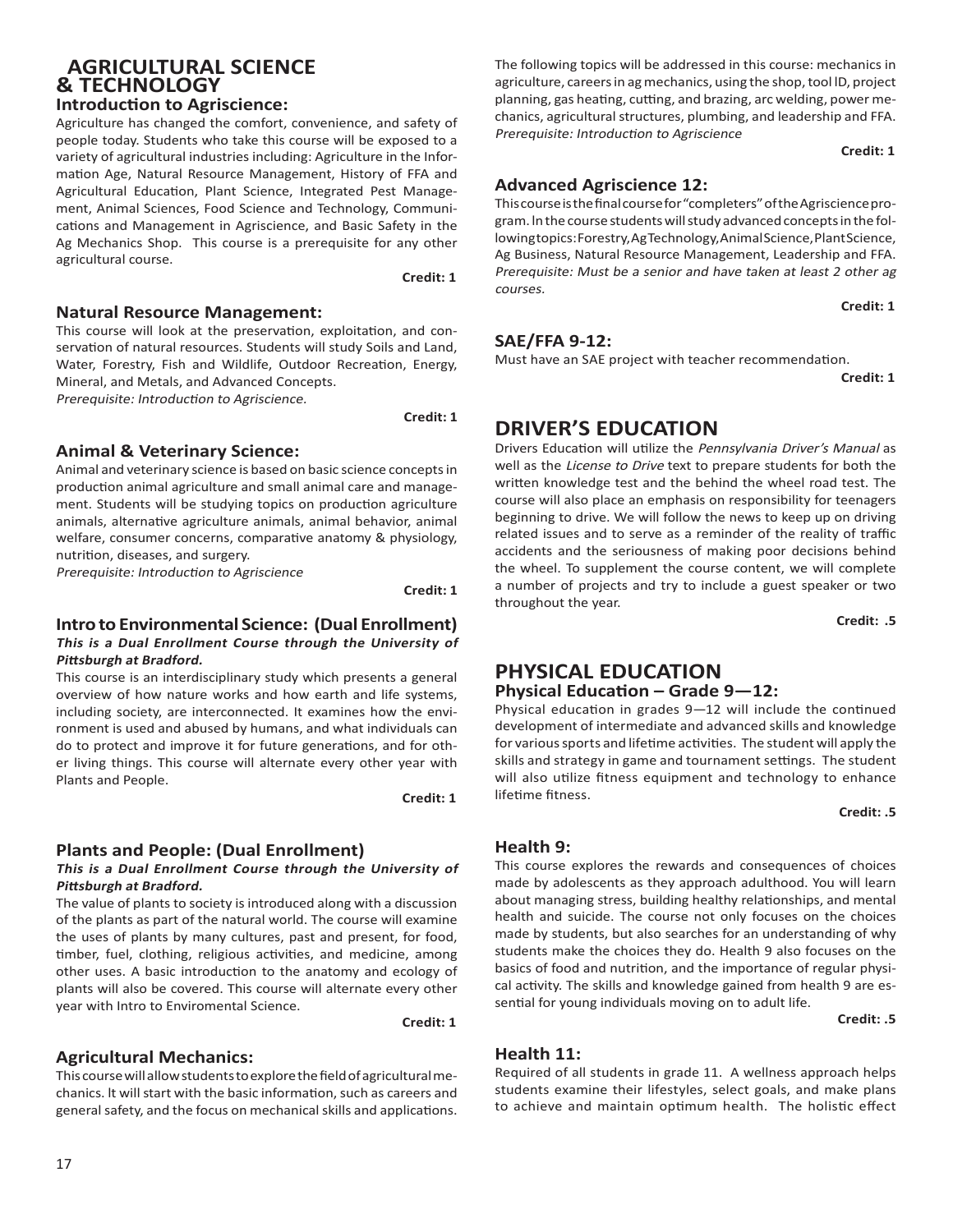of behaviors in health areas such as mental health, growth and development, drugs, diseases and disorders, body systems, human sexuality and childbirth are the focus of this course of study. Current health topics will be incorporated and explored at the instructor's discretion.

### **Credit: .5**

# **Anatomy and Physiology, Honors:**

Anatomy and physiology is the study of the human body and how it works. A&P is a preparatory course for any student planning on entering a field of study in college that will deal with the body. This class will provide the opportunity for students to study and analyze the structures of the major body systems and how that structure dictates their function. Through lecture and hands-on study, students who successfully complete this class will have the basic knowledge needed to successfully complete any introductory college anatomy and physiology course. The use of 3-dimensional models, a variety of textbooks and interactive internet web resources will assist students in their search for the answers to questions such as "how exactly is it that my muscle contracts?" *Prerequisites: 90% in Biology I, or 85% in Biology II, 95% in Health 11, and Senior level status.*

**Credit: 1** 

# **Fitness Class:**

The fitness class will be geared around a combination of aerobics and anaerobic activities geared toward improvements in overall cardiovascular conditioning. Benefits of this course should be weight loss, reduction in BMI/Body fat percentage, and improved overall aerobic and anaerobic conditioning levels. We will use a combination of methods to achieve our goals that range from standard cardio workouts to HIIT (High Intensity Interval Training) including new training methods such as the Tabata protocol's as well as an 8 week program from HIIT Academy. The combination of these different methods includes old school training ideals with new scientifically proven training methods geared toward significantly increasing the amount of calories you burn during your 20 minute workout and substantially increasing the amount of calories burned for up to 36 hours after! There are no prerequisites for this class and current fitness levels do not matter as the program is geared toward you working at your own pace. This class is not a substitute for our regular physical education program. All students will be pre and post tested in the PACER test (independently of the PE test), have body fat test recorded as well as overall body weight. **Credit: .5**

# **Lifting Class:**

Weight training will provide students with the opportunity to develop and follow a lifting routine. The class will provide basic knowledge and safety information regarding proper weight lifting, however, it will leave the freedom for students to pick and choose their workout based on their needs and the goals they have for themselves. The stipulation is that students must design a total body workout approved by the instructor and they must follow their plan throughout the semester.

**Credit: .5**

# **ART The Business of Art:**

This class is for students who would like to learn and apply the entrepreneurial, artistic, and business skills needed to run any small business-particularly a business that has an artictic emphasis. However, although the class revolves around the visual arts, the concepts learned will be useful to anyone starting their own business. The following business concepts will be applied and implemented: creation of a business plan; recording of bookkeeping records; cost analysis; financial projections; creation and analysis of marketing plans; leadership; employee motivation; team-building; business communications; and ethics. *Prerequisite: Successful completion of General Business.*

**Credit: 1**

### **Yearbook:**

This class produces *The Couderean,* the Coudersport High School yearbook. In this course, students will gain skills in the following areas: page design, publishing techniques, copy writing, editing, photography, record keeping, time management, teamwork, marketing, and leadership skills. Students are tasked with producing a timeless, creative, and innovative publication which will record our school's community, memories, and events. Students will be challenged with real world projects and assignments. High quality work is expected at all times. Students are also expected to participate in outside of class activities and meetings. This class is open to grades 9, 10, 11, and 12.

**Credit: 1**

# **Digital Photography:**

This course is designed to study the techniques, history and materials of photography. Students will learn to take better photographs by learning the basics of camera operation and photographic composition. A variety of photographic subjects will be explored. Students will also learn how to use Adobe Photoshop to manipulate photographic images. There will be several photo assignments given — the majority of which will need to be completed outside of class time. **Students must have their own digital cameras.**

**Credit: 1**

# **Drawing and Painting:**

This course is primarily a studio course designed for the student who wants to study the techniques, history and materials of drawing on a more intense level than in previous art classes. Each student will be creating various projects using such art media as pencil, charcoal, acrylic and oil paints, watercolor and ink. Students will also study various artworks, artists and other art-related topics. **Credit: 1**

# **Adobe InDesign/Photoshop:**

This computer lab class is designed to introduce two programs often used in the art field. Adobe InDesign is a program used to create layouts for magazines, newspapers and other publications. The Adobe Photoshop program is used by many professionals to manipulate, correct and enhance photographic images. This class is especially important for all those entering a Graphic Design, Journalism, Photography or related career field. It is also recommended for students who would like to be in the Yearbook class.

**Credit: 1**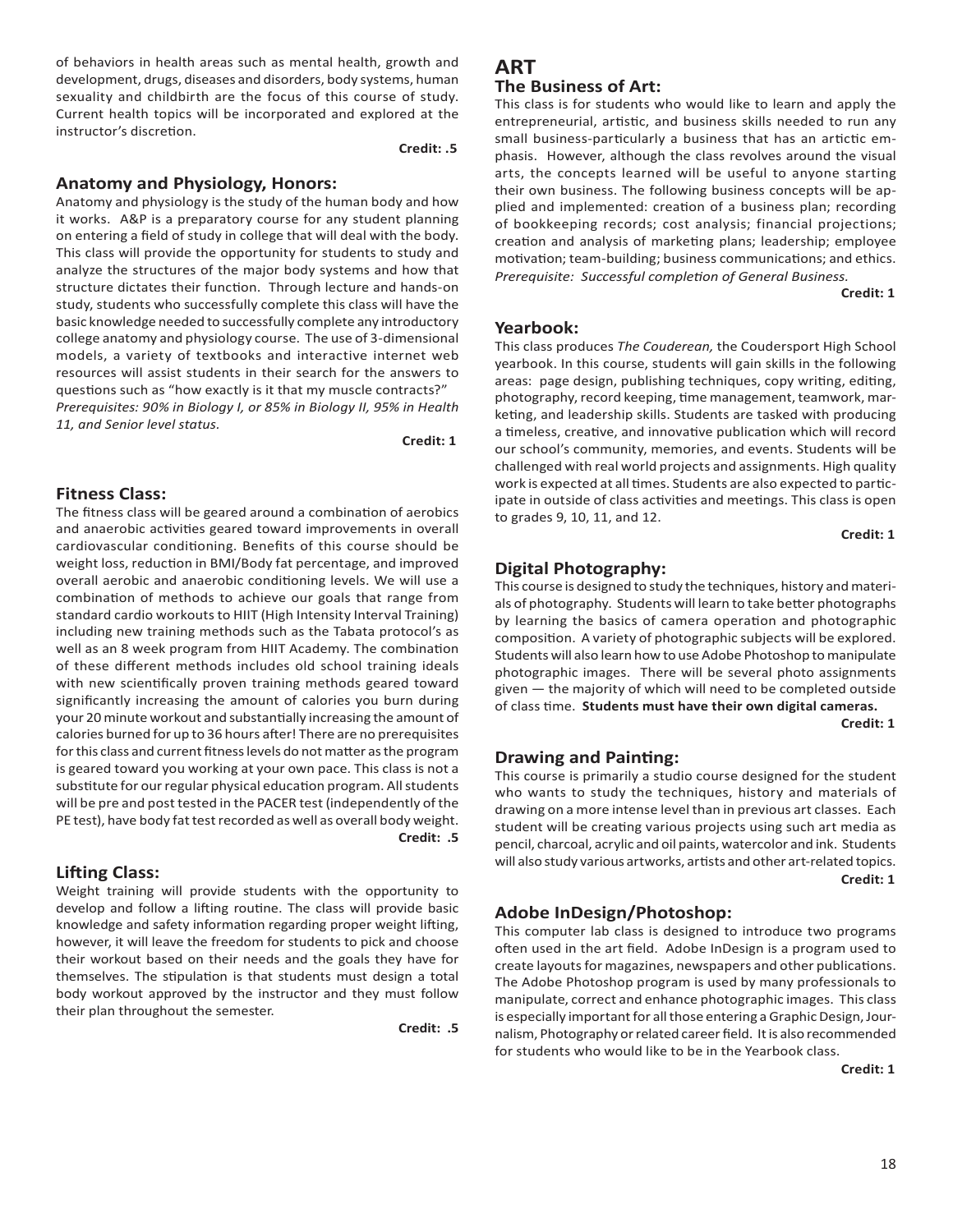# **Crafts: (every other year 2022-23)**

This studio-based course is designed to teach students the art of crafts. They will learn various skills and techniques in order to create artworks that are of a more practical nature. Students will primarily be working on traditional and contemporary 3-dimensional projects that involve using materials such as clay, tiles, fabric, yarn, paper, metal, etc. Students will need to draw in preparation for projects, but the majority of the class time is spent on creating projects. The class will also include visits by artists, watching videos about artists, and participating in class discussions about student and artist works.

**Credit: 1**

# **Sculpture: (every other year 2023-2024)**

This course will focus primarily on 3-D production, although some drawing will be required. Studio project work will include creating sculptures with non-ceramic materials including plaster, found objects, metal and other materials. Students will also have the opportunity to learn hand-building and wheel working techniques in clay to create both fine art and utilitarian ceramic pieces.

**Credit: 1**

# **Advanced Art:**

This class is designed specifically for students who want to pursue studio work in a particular topic of art interest. Since this class is open only to students who have successfully completed at least two art electives, it is expected that they will build on those art skills that have already been acquired. lt is highly recommended that this class be taken by any student who wishes to build an art portfolio in preparation for an art career or furthering his or her education in the visual arts. Prerequisite: Must have previously taken 2 elective art courses

**Credit: 1** 

# **MUSIC Senior High Concert Choir:**

This class is open to students in grades 9-12. There is no prerequisite. This is a mixed choir. Any student may join, with or without prior vocal experience. Students will sing a variety of musical genres in S.A.B and S.A.T.B as an ensemble. Students will learn to sing with proper vocal technique in order to produce the best sound possible as a vocal ensemble. Solfege and Kodaly will be used during warm ups and basic theory skills will be reinforced throughout the school year, students will be graded on daily participation, proper vocal rehearsal technique and participation in the Christmas and Spring choral concerts. Members of the high school show choir are required to be enrolled in concert choir in order to remain or audition for this select vocal group.

**Credit: .5**

# **Sr. High Band:**

Students will work on more challenging music from a variety of genres. An understanding of musical terminology, history, culture, and its application will be included in learning the literature. Performances will include the Mid-Winter and Spring concerts as well as other community and school events. Grading will be based on attendance of rotating lessons, rehearsals, performance and

written work. Students of all ability levels are eligible.

# **Music Theory: (Full year, meets even days)**

This is a beginning theory course designed to give students a basic knowledge and understanding of rhythm, melody and harmony. This course will include ear training,; the skills needed to sight read musical lines rhythmically and melodically will be acquired. We will be applying the Solfege system with moveable "DO" in major and minor modes. A basic understanding of music manuscript and composition will also be included throughout the course. Grading will consist of scores based on tests, quizzes both written and verbal, in-class graded assignments, and homework. There will be a final exam based on written theory and ear training.

**Credit: .5**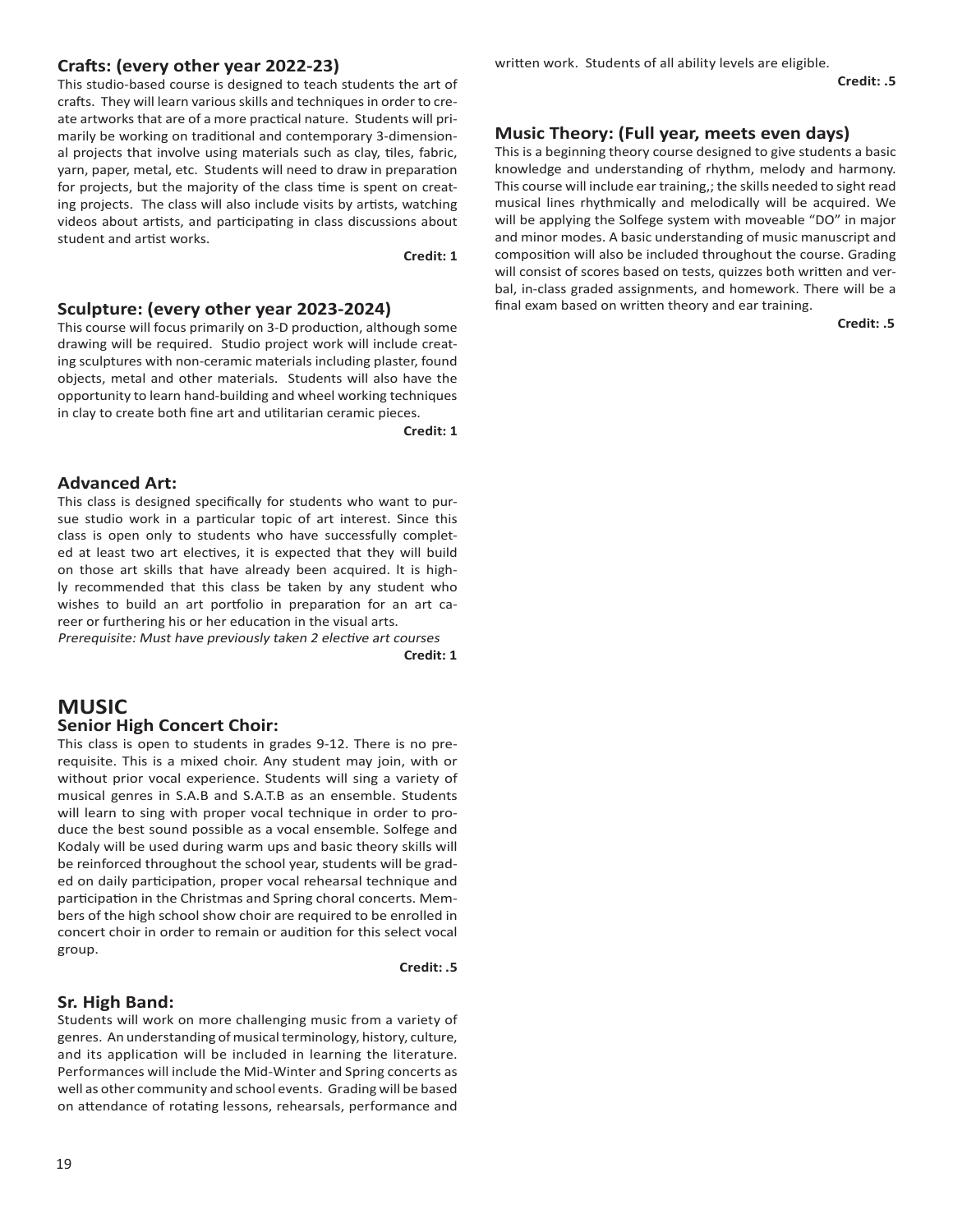

# **Seneca Highlands Career & Technical Center** 219 Edison Bates Drive, Port Allegany, PA 16743 (814) 642-2573

# **Automotive Mechanics 3 Years**

Students will perform service, repair, and maintenance procedures on various makes and models of gas powered engines. Training will include power trains, engine, suspension, brakes, exhaust and more. In addition students will gain hands-on training working with industry current tools and equipment. As an Auto Mechanic, students will be able to work in auto shops, after market manufacturers, and suppliers.

**Career Opportunities -** General Service Technician, Parts Clerk, Front End Specialist , Auto Body Repair

**Certifications**- PSI ~ PA State Inspection Certification

# **Building Construction 3 Years**

Construction is about building a bigger picture: the planning, coordination, and control of a project from inception to delivery. Students will learn to interpret blueprints and specifications, and construct wood products and structures from rough lumber to finish grade. They will learn the safe operation of a wide range of hand, power, and air tools. Students work on a variety of projects including sheds, decks, electric, plumbing, and drywall.

**Career Opportunities -** Finish Carpenter, Rough Carpenter, Construction

Management, Carpenter Helper, Construction Business Owner ,Electrician Help **Certifications**- OSHA ~ Ocupational Safety & Health Administration Certification

# **Culinary Arts 3 Years**

Culinary Arts offers a wide range of career opportunities for those who enjoy preparing exciting cuisines and have an eye toward business ventures. The students' education is enhanced by participating in various catering projects and the operation of a full-service restaurant. Students will learn the sanitary aspects of handling food including receiving, storing, preparation, and serving. Career opportunities in restaurants, resorts, country clubs, hotel/motel management; as well as cruise ships and airlines are abundant.

**Career Opportunities -** Cook, Pastry Cook ,Dining Room Host/Hostess, Food and Beverage Directors , Food Sales , Kitchen Helper, Nutrition/Dietary Aide, Waiter/Waitress

**Certifications**- ServSafe ~ Certification

# **Heavy Equipment Maintenance 3 Years**

Students will learn how to service, diagnose, repair, and rebuild gasoline and diesel powered trucks, tractors, logging and construction equipment. Additionally, students will develop skills in metalworking practice such as arc- welding, oxy/ acetylene cutting and fabrication techniques with industry-related projects. This program provides training on Cummins virtual college.

**Career Opportunities -** Equipment Mechanics,Equipment Manager, Truck Mechanics, Parts Clerk

**Certifications**- PSI ~ PA State Inspection Certification ~ Penn College 4 Credits

# **Network Systems Technology 3 Years**

Students will gain proficiency in computer hardware, technology troubleshooting repair & maintenance, operating systems and software, network technologies, network media & topologies, network devices, network management, security fundamentals as well as industry related writing, mathematics, and professional skills. The curriculum lays the groundwork for several possible industry certifications including: PC Pro, Network Pro, A+, Network+, Cisco CCent.

**Career Opportunities -** Cable Installers, Computer Support Specialists, Network Administrators, Technology Coordinators, Computer Operators

**Certifications**- CCent ~ Cisco Certified Entry, Networking Technician Certification

# **Early Childhood Education 3 Years**

This childcare course is designed to provide students with the opportunity to learn the principles of child development and education. Upon successful completion of the course, students will be able to enter the workforce in such occupations as a daycare worker, or a pre-school teaching assistant. Students will be prepared upon graduation to obtain the Child Development Associate Credential; a national certification that is recognized by the industry. Included in the curriculum will be teaching in a school sponsored preschool program, planning activities for preschool, basic nutrition, first aid/ CPR, health and safety of young children, mandated reporter training and necessary clearances for employment with children.

**Career Opportunities -** Preschool aide ,Teacher's aide ,Assistant group supervisor, Preschool teacher, Elementary teacher ,Child care worker **Certifications**- CDA ~Child Development Associate Ready Certificate

# **Health Assistant 3 Years**

Students who are caring, compassionate and possess critical thinking skills should check out Heath Assistant. Statistics from the Pennsylvania Department of Labor and Industry indicate that occupations in health care will continue to experience the highest growth rate. Students will be introduced to medical terminology and anatomy while learning about common disease conditions. Through scheduled clinical experiences at local long-term care facilities, students apply learned health care theory to actual "hands on" clinical practice.

**Career Opportunities -** Nurse Assistant, Medical Assistant, Home Health Aide **Certifications**- STNA ~ State Tested Nursing Assistant

# **Homeland Security 3 Years**

A student in the Homeland Security program will acquire skills from the public safety areas of firefighting, law enforcement, and emergency services. Students can expect to receive instruction; participate in practical applications and situational learning experiences; and prepare to test for national, state, and local certifications in all three areas of public safety. Through exploration and physical practice of skills presented within the curriculum, students will be able to refine personal career opportunities and choose an area of specialization in public safety.

**Career Opportunities -** Emergency Medical Technician, Municipal Fire Fighter, Security Guard

**Certifications**- Emergency Medical Technician, Fire Fighter, Rescue

# **Welding 3 Years**

#### The Welding field is ever-changing, offers flexibility, and maintains a high demand for future employment and careers. Students will be introduced to the basics of welding (Stick, Tig, Mig, and Oxyfuel) and cutting processes (Oxyfuel, Plasma, and Air-Arc gouging). Students will be trained on how to select the best welding process needed to complete a job, while also taking into account cost and time effectiveness. As with any hands on job skill, training in safety will be paramount.

**Career Opportunities -** EngineeringInspection, Military Support ,Pipeline Installation, Project Management, Robotics

**Certifications**- AWS ~ Sense Level 1• American Welding Society Certification~ OSHA 10 HR.

# **Engineering Technology 3 Years**

This technical program prepares students to apply knowledge and skills in the engineering field. Basic instruction is provided in a variety of areas associated with engineering such as civil engineering, electrical and electronic engineering, electromechanical instrumentation, industrial production and mechanical engineering. Instruction includes but is not limited to electrical circuitry, electronic digital and microprocessor applications, high and low voltage applications, instrumentation calibration, prototype development, testing, inspecting, systems analysis and maintenance, applications to specific engineering systems, CAD/CAM, fluid power, heating and cooling, manufacturing systems, principles of mechanics, properties of materials, and report writing.

**Career Opportunities -** Quality Control Inspector, Draftsman/CAD Operator, Machine Operator, Facility Maintenance

**Certifications**- NIMS Certification, Cisco Certified ,A+ ,CompTIA.